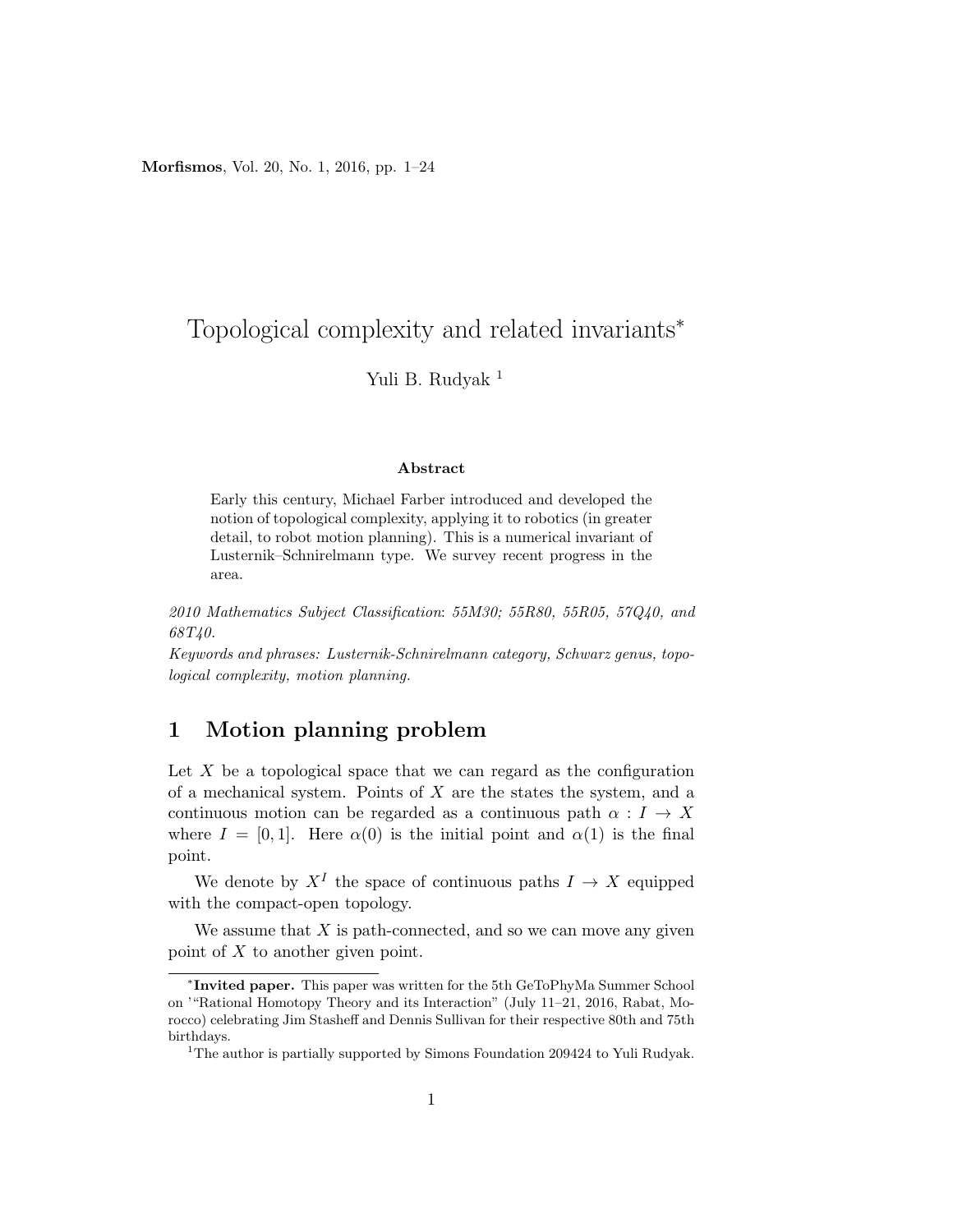A motion planning algorithm is a rule that assigns to each pair  $(x, y) \in X$  a path  $\alpha : I \to X$  with  $\alpha(0) = x$  and  $\alpha(1) = y$ .

For more on motion planning see [La91, LV06].

To say it more formally, consider the fibration

$$
\zeta_X = \{ \pi : X^I \to X \times X, \quad \pi(\alpha) = (\alpha(0), \alpha(1)).
$$

Now the motion planning algorithm turns out to be a map (not necessarily continuous)  $s: X \times X \to X^I$  such that  $\pi(s(x, y)) = (x, y)$  for all  $(x, y) \in X \times X$ . In other words,  $\pi \circ s = 1_{X \times X}$ , or we can say that  $s: X \times X \to X^I$  is a section of  $\zeta_X$ . Now we (can) interpret a motion planning algorithm as a section of the fibration  $\zeta_{X}$ .

It is easy to see that a *continuous* motion planning algorithm exists if and only if X is contractible, see [Fa08, Lemma 4.2]

However, usually people do not like discontinuity or, at least, want to control this. Now we describe a mathematical apparatus that helps us to manage this situation.

#### 2 Sectional category: preliminaries

Below "fibration" denotes "Hurewicz fibration" and the base B of any fibration is assumed to be path-connected CW space of finite type. All maps are assumed to be continuous unless something other is said explicitly. All functional spaces of the form  $Y^X$  are assumed to be equipped with compact-open topology.

**Definition 2.1** (A. Schwarz [S66]). Given a fibration  $\xi = \{p : E \to B\},\$ the sectional category or Schwarz genus of  $\xi$  is the least number k such that there exists an open covering  $A_0, A_1, \ldots, A_k$  of B and, for each  $A_i$ , a map  $s_i: A_i \to E$  having  $p \circ s_i = 1_{A_i}$ . In other words, each  $s_i$  is a (continuous) local section of  $p$ . We also agree that the sectional category of  $\xi$  is equal to  $-1$  if  $E = \emptyset$ .

We use the notation secat  $\xi$  or secat p for the sectional category of ξ. Clearly, secat  $\xi = 0$  iff p has a section.

**Proposition 2.2** (Serre). Given a fibration  $\xi = \{p : E \rightarrow B\}$ , for any two points  $b, b' \in B$  the fibers  $p^{-1}(b)$  and  $p^{-1}(b')$  are homotopy equivalent.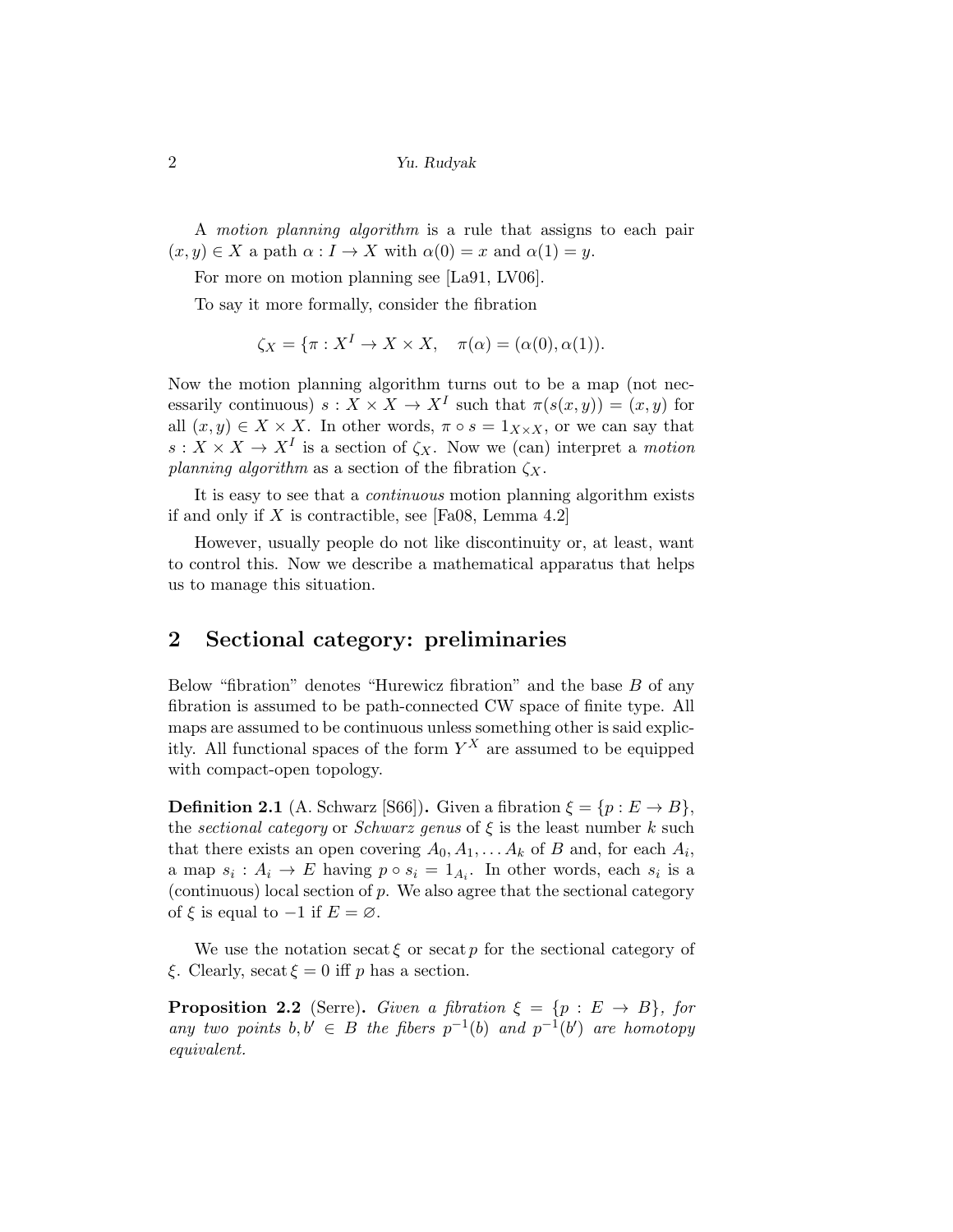**Definition 2.3.** The *homotopy fiber* of a fibration  $\xi$  is defined to be the homotopy equivalence class of  $p^{-1}(b), b \in B$ . The notion is well-defined because of Proposition 2.2.

For  $\xi$  as above, we frequently speak about the fibration  $F \to E \to B$ meaning that F is a homotopy fiber of  $\xi$ .

**Definition 2.4.** Let X be a path-connected space, let  $x_0 \in X$ , and let  $P(X) = P(X, x_0)$  be the space of paths that start at  $x_0$ . So,  $PX = \{\alpha \in$  $X^{I} | \alpha(0) = x_{0}$ . Define the *Serre path fibration*  $\eta_{X} = \{p_{X} : PX \to X\}$ by setting  $p(\alpha) = \alpha(1)$ .

**Example 2.5.** Consider the Serre path fibration  $\eta_X = \{p = p_X :$  $P(X, x_0) \to X$ . It is clear that  $p_X^{-1}(x_0)$  is the loop space  $\Omega(X, x_0)$ . So, the homotopy fiber of  $\eta_X$  is (the homotopy class of)  $\Omega(X, x_0)$ .

It is worthy to note that, generally,  $p_X^{-1}(x_1)$  for  $x_1 \neq x_0$  is homeomorphic neither to  $\Omega(X, x_0)$  nor to  $\Omega(X, x_1)$ .

In next three sections we give three main examples of sectional category.

#### 3 Lusternik–Schnirelmann category

**Definition 3.1.** The Lusternik–Schnirelmann category of a space X (denoted by  $cat X$ ) is the least number k such that there exists an open covering  $A_0, A_1, \ldots, A_k$  of X where each  $A_i$  is contractible in X.

Now, assume that X is path-connected. Then the space  $PX$  is contractible. Hence, a local section  $s: A \to PX$  of p exists if and only if the subspace A of X is contractible in X. So, Lusternik–Schnirelmann category is equal to the sectional category of  $\eta_X$ . So, cat  $X := \sec \frac{1}{\eta_X}$ .

It is worth noting one of the main applications of the Lusternik– Schnirelmann theory: Given a smooth function  $f : M \to \mathbb{R}$  on a closed smooth manifold  $M$ , the number of critical points of  $f$  is at least  $1 + \text{cat } M$ . This result turned out to be the starting point of LS theory, [LS29, LS34]. Currently, the LS theory is a wide area of intensive topology research.

More information on Lusternik–Schnirelmann theory can be found in [CLOT03].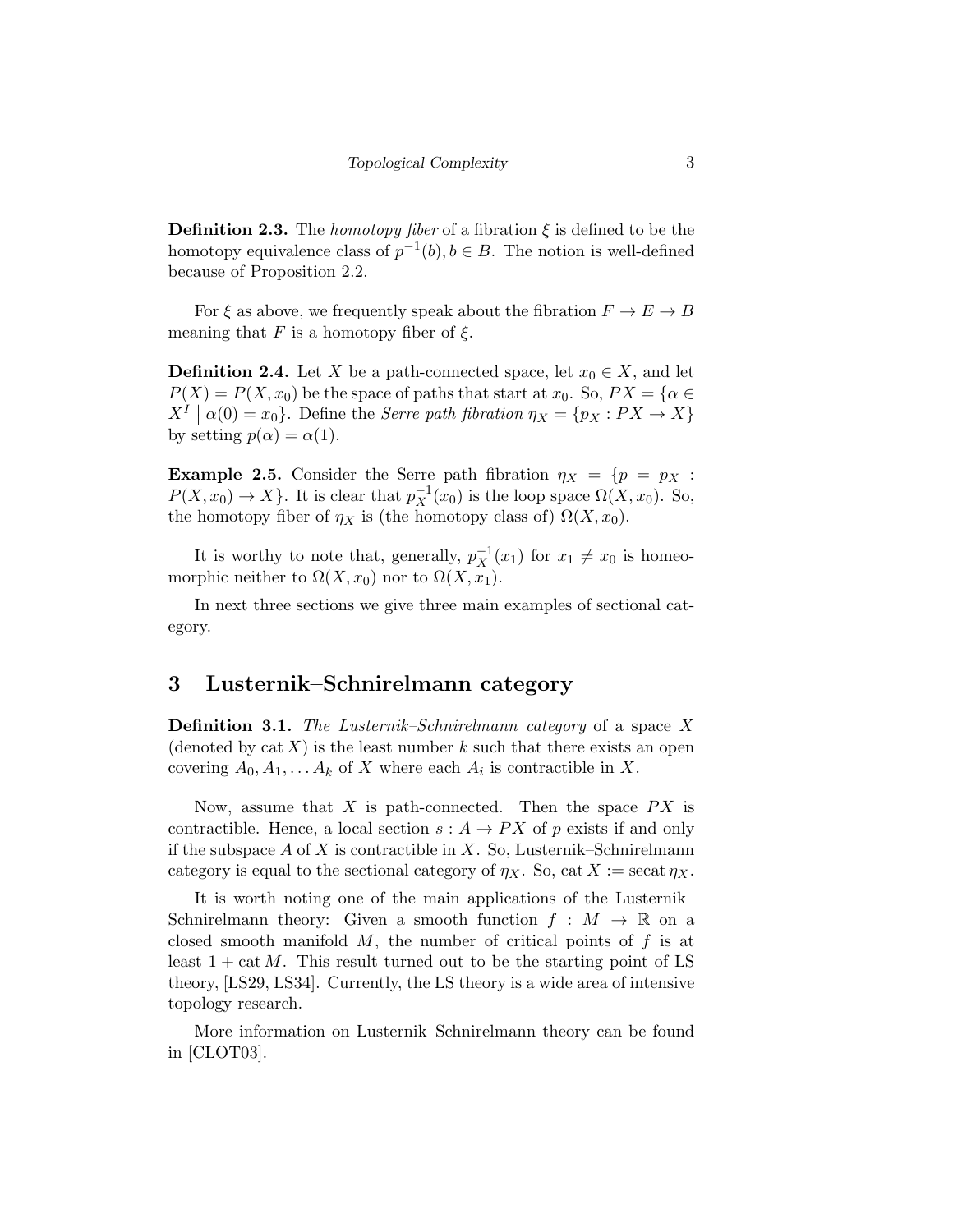#### 4 Topological complexity

Most results of this subsection are due by Farber and his collaborators, [Fa03, Fa04, Fa06, Fa08, FG08].

**Definition 4.1** (Farber [Fa08]). Let X be a path-connected CW space of finite type. A *topological complexity* of a space  $X$  (denoted by  $TC(X)$ ) is the sectional category of  $\zeta_X$ . So,  $TC(X) := \operatorname{secat} \zeta$ .

How is it related to motion planning problem? We already noticed that a continuous motion planning algorithm exists for contractible  $X$ only. So, as a first step, it makes sense to consider subsets  $\{A_i\}$  with  $\cup A_i = X \times X$  and such that each  $A_i$  admits a section of  $\zeta_X$  over  $A_i$ . Note that if  $TC(X) = k$  then  $X \times X$  admits such a family  ${A_i}_{i=0}^k$  (and even with open  $A_i$ ,  $i = 0, \ldots, k$ .

However, this is not enough for our goals. In fact, the local sections s<sub>i</sub> can overlap since, in general, we have  $A_i \cap A_i \neq \emptyset$ . So, here we will not get a well-defined motion planning algorithm.

To cope with this inconvenience, it makes sense to enlarge the class of considered domains of continuity (by using not only open subsets but something more), while to keep good properties of  $\{A_i\}$ 's. This needs some expenses, such as restrictions on the configuration space X, but this is enough for most applications. This program was successfully realized by Farber, who used Euclidean Neighborhood Retracts (ENRs). See [Do95] concerning ENRs. From our point of view, the advantage of ENR is the property that, given two open subsets  $U$  and  $V$  of an ENR X, the  $U \setminus V$  is also an ENR.

**Theorem 4.2** (Farber [Fa08]). Assume X is a polyhedron in  $\mathbb{R}^N$  with  $TC(X) = k$ . There exist a motion planning algorithm  $s: X \times X \rightarrow X^I$ and a partition  $X = F_0 \cup F_1 \cup \cdots \cup F_k$  such that

- each  $F_i$  is an Euclidean Neighborhood Retract (ENR);
- for each i the restriction  $s_{|F_i}: F_i \to X \times X$  is continuous;
- $F_i \cap F_j = \emptyset$  for  $i \neq j$ .

Thus, if  $TC(X) = k$  then there exists a motion planning algorithm  $s: X \times X \to X^I$  that has  $k+1$  domains of continuity of s, and each domain of contnuity is an ENR.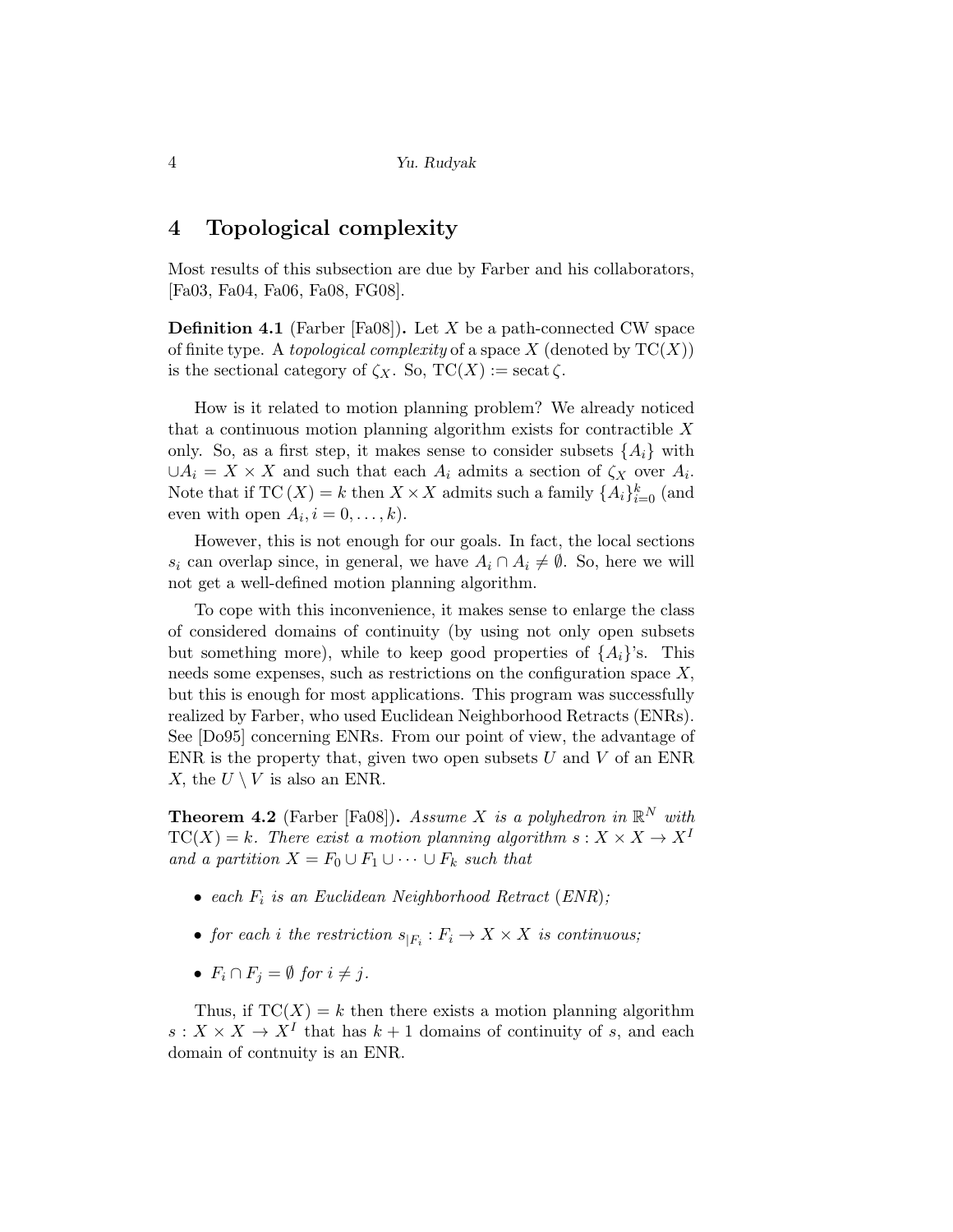#### 5 Higher topological complexity

Let  $J_n$  denote the wedge of n copies of the closed interval [0, 1], in all of which  $0 \in [0,1]$  is the base point. Given a space X, every element  $\alpha \in X^{J_n}$  can be regarded as an *n*-tuple (multipath)  $(\alpha_1, \ldots, \alpha_n)$  of paths in  $X$  all of which start at a common point.

Consider a fibration  $\zeta_n = \zeta_{n,X} = \{e_n = e_n^X : X^{J_n} \to X^n\}, e_n(\alpha) =$  $(\alpha_1(1), \ldots, \alpha_n(1))$  where X is a path-connected CW space of finite type.

Definition 5.1 (Rudyak [Ru10]). A higher topological complexity (of order n) of a space X (denoted by  $TC_n(X)$ ) is the sectional category of  $\zeta_n$ . So,  $TC_n(X) := \operatorname{secat} \zeta_n$ .

Clearly,  $TC(X) = TC_2(X)$ .

It is worthy to note that, given n, the equality  $TC_n(X) = 0$  holds if and only if X is contractible.

**Proposition 5.2.** If A is a retract of X then cat  $A \leq \text{cat } X$  and  $TC_n(A) \leq TC_n(X)$ .

Proof. Obvious.

**Remark 5.3.** In Sections 3, 4, 5, assume that  $X$  is a polyhedron. Then the values cat X and  $TC_n(X)$  do not change if, in the definitions, we assume that each  $A_i$  is an euclidean neighborhood retract, not necessary an open subset of the base. This is proved for  $n = 2$  in Theorem 4.2, and the general case can be proved similarly.

There is another interpretation of  $TC_n$ . Consider a fibration

$$
v_n = \{u_n : X^I \to X^n\},\,
$$
  

$$
v_n(\alpha) = \left(\alpha(0), \alpha\left(\frac{1}{n-1}\right), \dots, \alpha\left(\frac{n-2}{n-1}\right), \alpha(1)\right).
$$

It is easy to check (and we will see it below) that  $\zeta_n$  and  $v_n$  have equal sectional categories.

Now you can see how  $TC_n$  is related to motion planning theory. Indeed,  $TC(X)$  is related to motion planning algorithm when a robot moves from a point to another point, while  $TC_n(X)$  is related to motion planning problem whose input is not only an initial and final point but also  $n-2$  intermediate additional points.

See [BGRT14, GLO13, GLO15b, KL12] for more information on  $TC_n$ .

 $\Box$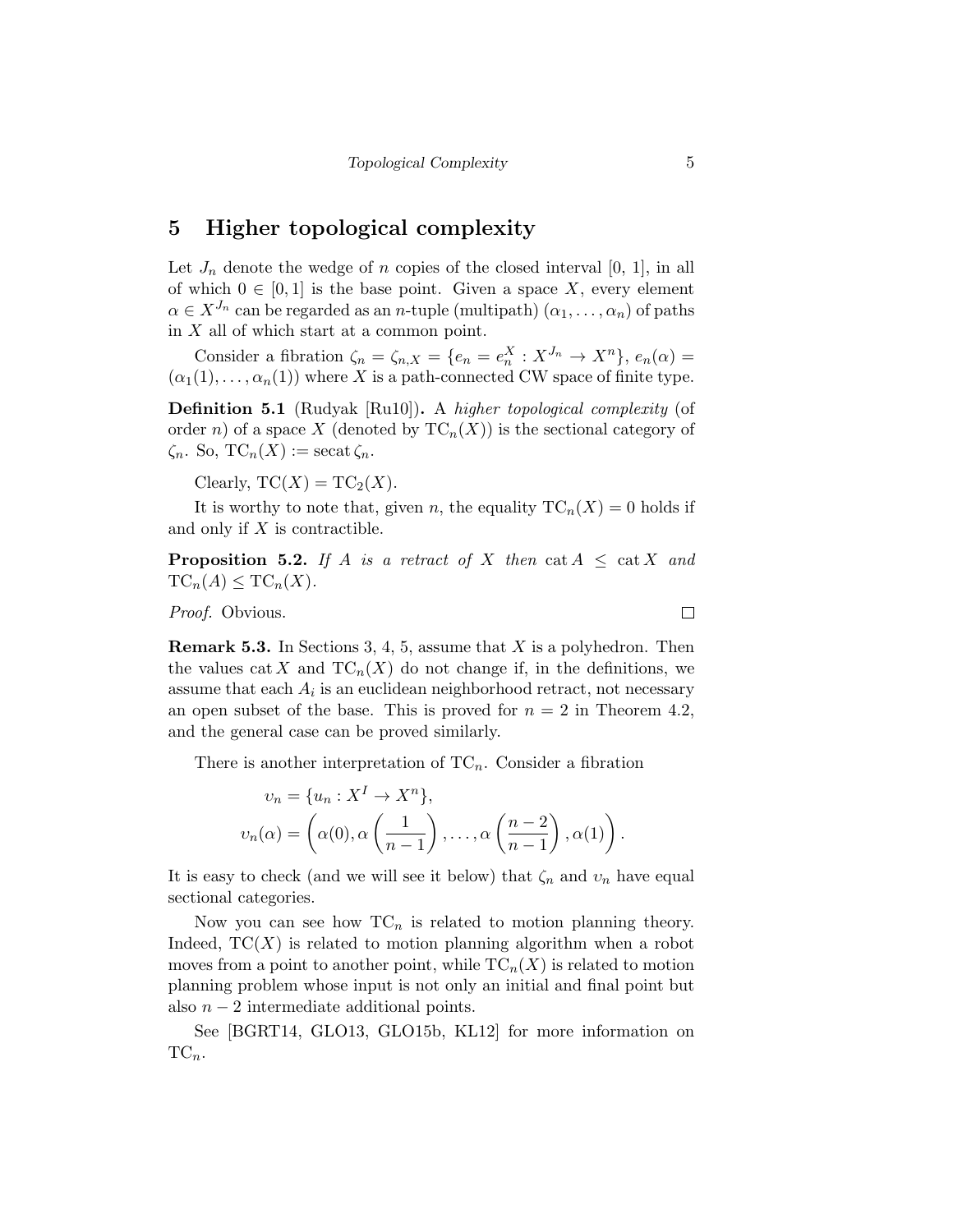#### 6 More on sectional category

Given two fibrations  $\xi = \{p : E \to B\}$  and  $\xi' = \{p' : E' \to B'\}$ , consider their product

 $\xi \times \xi' = \{ p \times p' : E \times E' \to B \times B' \}.$ 

Theorem 6.1 (Schwarz). We have

$$
\operatorname{secat}(\xi \times \xi') \le \operatorname{secat} \xi + \operatorname{secat} \xi'.
$$

In particular,

$$
cat(X \times Y) \leq cat X + cat Y \ and \ TC_n(X \times Y) \leq TC_n(X) + TC_n(Y).
$$

 $\Box$ 

Proof. For the proof, see [S66, Prop. 21].

This theorem dates back to Bassi [B37], who proved the similar inequality for Lusternik-Schnirelmann category.

Let  $\xi = \{p : E \to B\}$  be a fibration and  $f : X \to B$  be a map. Consider the induced fibration  $f^*\xi$  over X.

**Proposition 6.2.** We have secat  $f^*\xi \leq \sec \xi$ .

*Proof.* Indeed, if  $\xi$  has a local section over a subspace A of B then  $f^*\xi$ has a local section over the subspace  $f^{-1}(A)$  of X.  $\Box$ 

Now we settle homotopy invariance of sectional category.

Consider two fibrations  $\xi = \{p : E \to B\}$  and  $\overline{\xi} = \{p' : E' \to B\}$ over the same base  $B$ , and a commutative diagram

$$
E \xrightarrow{f} E'
$$
  
\n
$$
p \downarrow \qquad \qquad \downarrow p'
$$
  
\n
$$
B \xrightarrow{B} B.
$$

**Proposition 6.3.** We have secat  $\overline{\xi} \le$  secat  $\xi$ . Furthermore, if f is a fiber homotopy equivalence over B then secat  $\overline{\xi} = \operatorname{secat} \xi$ .

*Proof.* Indeed, if  $s : A \to E$  is a local section of  $\xi$  over A then fs is a local section of  $\overline{\xi}$  over the same A. Hence, secat  $\xi \ge$  secat  $\overline{\xi}$ . Furthermore, if f is a fiber homotopy equivalence over  $B$  then there exists a homotopy inverse  $h : E' \to E$  over B to f, and hence secat  $\xi \le$  secat  $\overline{\xi}$ . Thus,  $\operatorname{secat} \xi = \operatorname{secat} \overline{\xi}.$  $\Box$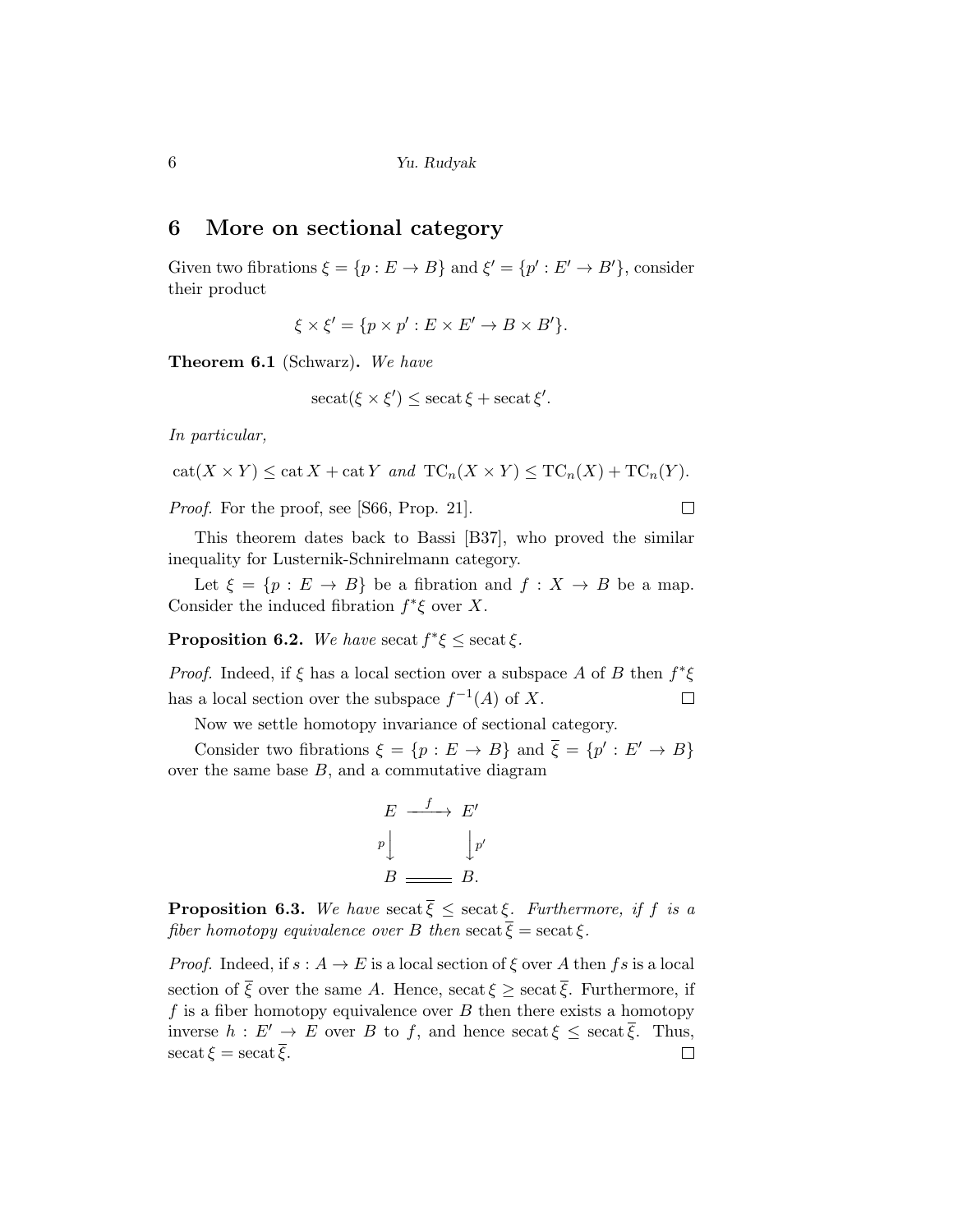Consider two fibrations  $\xi = \{p : E \to B\}$  and  $\xi' = \{p' : E' \to B'\}$ and a commutative diagram

$$
E \xrightarrow{f} E'
$$
  
\n
$$
p \downarrow \qquad \qquad \downarrow p'
$$
  
\n
$$
B \xrightarrow{g} B'.
$$

**Theorem 6.4.** If f is a fiber homotopy equivalence and g is a homotopy equivalence then secat  $\xi = \sec \xi'$ .

*Proof.* The bundle map  $\xi \to \xi'$  can be decomposed as

$$
\xi \to g^* \xi' \to \xi'
$$

where the correcting map  $\xi \to g^* \xi'$  yields the identity map  $1_B$  on bases. Now, secat  $\xi = \operatorname{secat} g^* \xi'$  by Proposition 6.3, while secat  $g^* \xi' \le \operatorname{secat} \xi'$ by Proposition 6.2. Hence secat  $\xi \leq$  secat  $\xi'$ . Since f is fiber homotopy equivalence, we can find a fiber homotopy equivalence  $h : E' \to E$  that is fiber homotopy inverse to f and prove that secat  $\xi' \leq$  secat  $\xi$ .  $\Box$ 

**Corollary 6.5.** The invariant cat X, as well as  $TC_n(X)$ , is a homotopy invariant.

**Remark 6.6.** Now you see the above-mentioned equality secate<sub>n</sub> = secat  $u_n$ . Indeed, both maps  $e_n : X^{J_n} \to X^n$  and  $v_n : X^i \to X^n$  are homotopy equivalent to the diagonal  $d_n: X \to X^n$ , and so the fibration  $e_n$  and  $v_n$  are fiber homotopy equivalent, like in Theorem 6.4. Thus, secat  $e_n$  = secat  $u_n$ .

#### 7 Several inequalities

**Proposition 7.1.** For any fibration  $\xi = \{p : E \rightarrow B\}$  we have the inequality secat  $\xi \leq \text{cat } B$ .

*Proof.* This holds because, for any subset  $A$  of  $B$  that is contractible in B, the fibration  $\xi$  admits a local section over A.  $\Box$ 

**Theorem 7.2.** For every n we have  $\text{cat } X^{n-1} \leq \text{TC}_n(X) \leq \text{cat } X^n \leq$  $TC_{n+1}(X)$ .

Proof. The second inequality follows from the Proposition 7.1. For the inequality cat  $X^{n-1} \leq TC_n(X)$ , see [BGRT14, Proposition 3.1]. (Note that Farber [Fa08] considered the case  $n = 2$ .)  $\Box$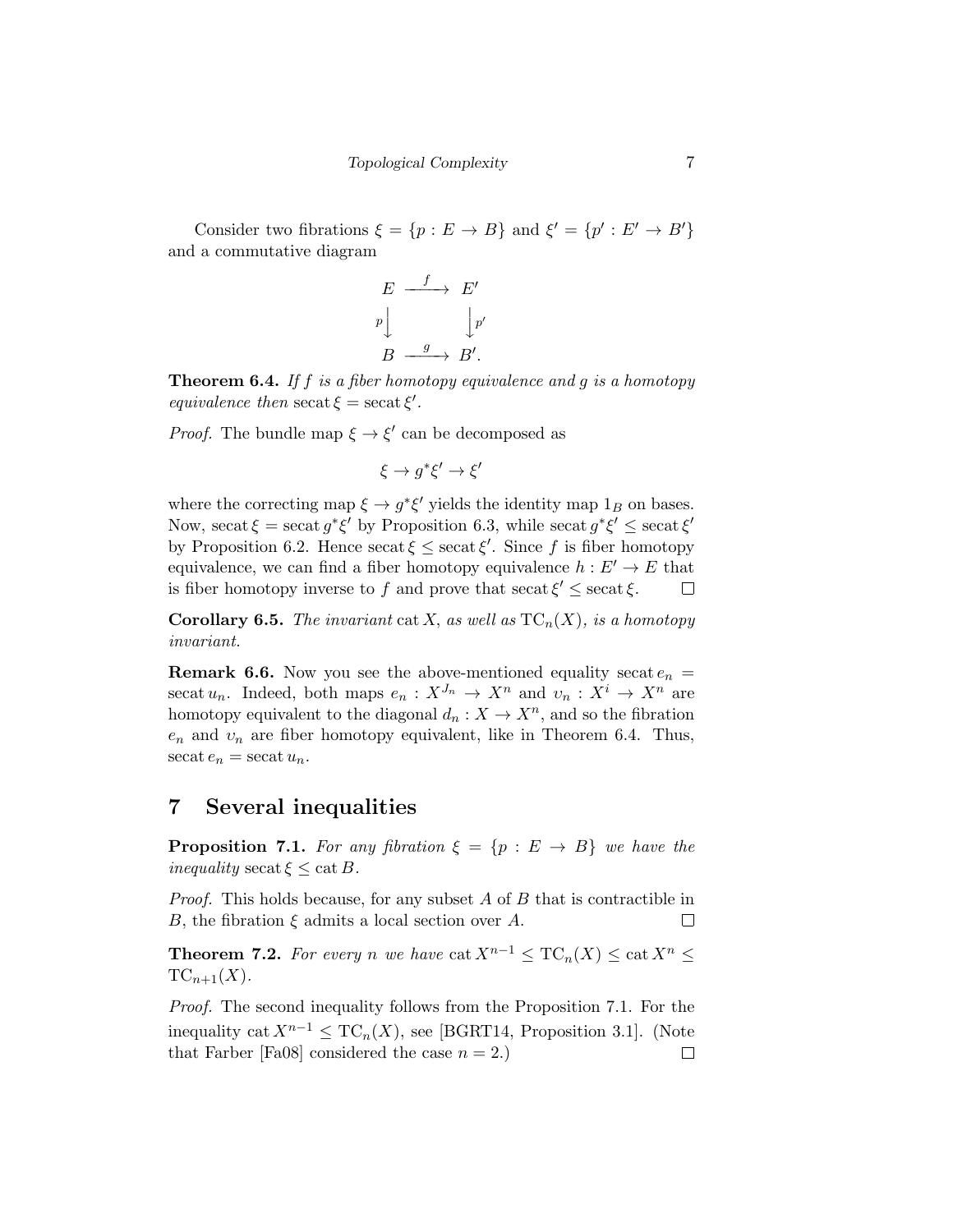Corollary 7.3.  $TC_n(X) \leq TC_{n+1}(X)$ .

**Open Problem 7.4.** Do there exist a non-contractible space  $X$  and a natural number n such that  $TC_n(X) = TC_{n+1}(X)$ ?

**Proposition 7.5.** If X is not contractible then  $TC_n(X) \geq n-1$ .

Proof. This is proved in [Ru10, Proposition 3.5]. We present one more proof. Ganea and Hilton [GH59] proved that cat  $X^n > n$  for X noncontractible. Now the proposition follows from the inequality  $TC_n(X) \geq$  $\operatorname{cat} X^{n-1}$ .  $\Box$ 

**Theorem 7.6.** If G is a path-connected H-space (e.g. a topological group) then  $TC_n(G) = \text{cat } G^{n-1}$ .

*Proof.* For a topological group and  $n = 2$  this is proved in [Fa04], for  $n > 2$  see [BGRT14]. For arbitrary *H*-spaces see [LuSh13].  $\Box$ 

Note also the following difference between cat and TC. We know that  $cat(X \vee Y) = max\{cat X, cat Y\}$ . This is not true for TC. Namely,  $TC(S^1) = 1$  while  $TC(S^1 \vee S^1) = 2$ .

**Theorem 7.7** (Dranishnikov [Dr14]). Assume  $X, Y$  are two absolute neighborhood retracts. Then

 $\max\{TC(X), TC(Y), cat(X\times Y) \le TC(X\vee Y) \le TC(X) + TC(Y) + 3.$ 

We know that if  $\widetilde{X} \to X$  is a cover map then cat  $\widetilde{X} \leq \text{cat } X$ . This is not true for TC.

**Example 7.8** (Dranishnikov [Dr14]). Let  $X = S^3 \times S^3 \vee S^1$ , and let  $\widetilde{X}$ be the universal cover of X. Then  $TC(X) \leq 3$  while  $TC(\widetilde{X}) \geq 4$ .

#### 8 Topological complexity of discrete groups

Let  $\pi$  be a discrete group. Define  $TC(\pi) := TC(B\pi)$  where  $B\pi$  denotes the classifying space of  $\pi$ . Since the classifying space (assumed to be CW) is defined uniquely up to homotopy equivalence, and because of the homotopy invariance of TC, the invariant  $TC(\pi)$  is well-defined.

Note that the invariant cat  $\pi := \text{cat}(B\pi)$  has a known purely grouptheoretical description. In fact, cat  $\pi$  is equal to the cohomological dimension cd( $\pi$ ) of  $\pi$ , see [EG57] for cat  $\pi \neq 2$  and [St68, Sw69] for  $\cot \pi = 2.$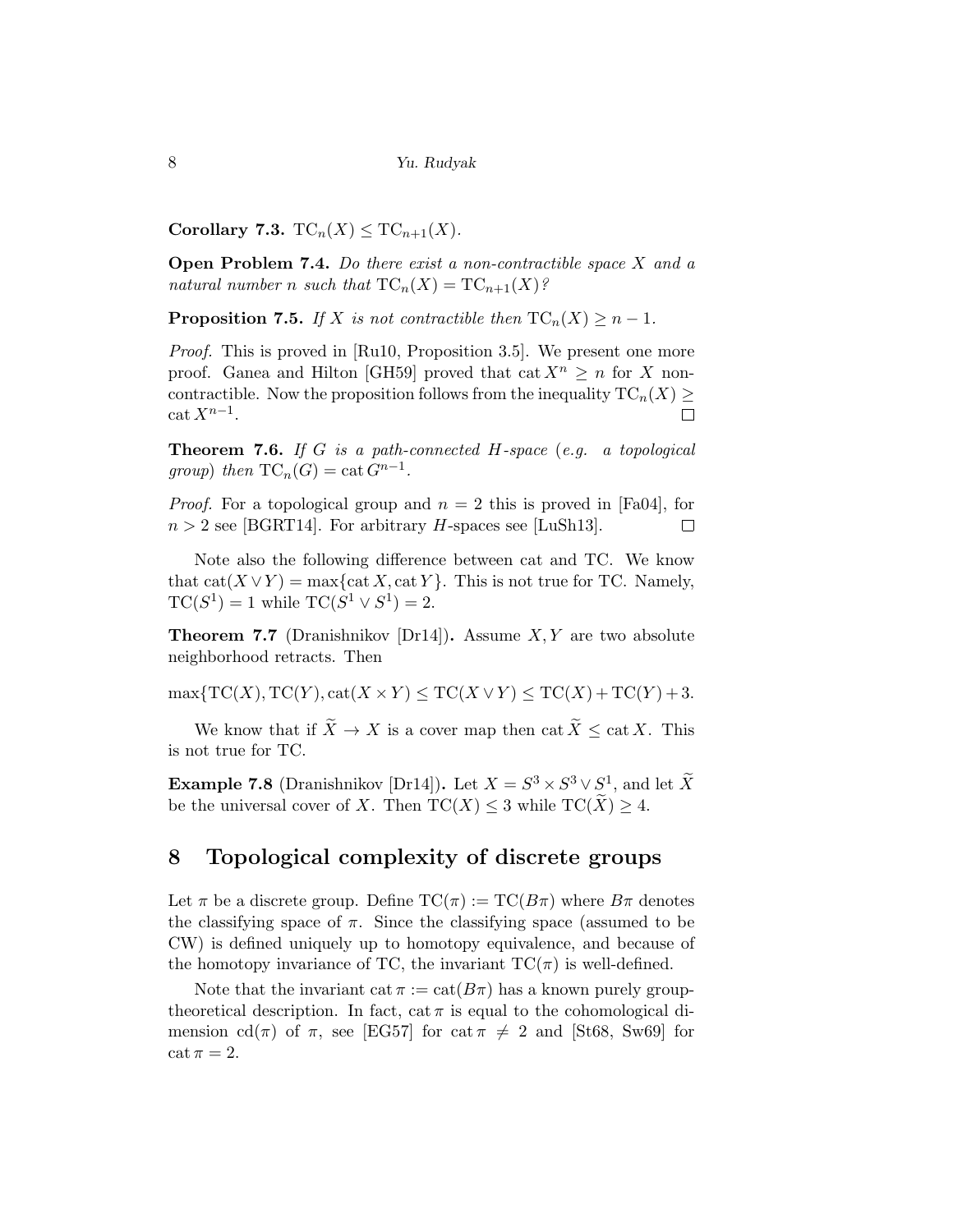The situation for TC looks more complicated. We know that cat  $X \leq$  $TC(X) \leq cat(X \times X)$  for all X. The following proposition tells us that, in the class of  $K(\pi, 1)$ -spaces, the above-mentioned inequality gets no new bounds. In other words, we have examples of two group  $\pi, \pi'$  such that  $\text{cat } \pi = \text{cat } \pi'$  while  $TC(\pi) \neq TC(\pi').$ 

**Proposition 8.1** ([Ru16]). For every natural k and every natural l with  $k \leq l \leq 2k$  there exists a discrete group  $\pi$  such that  $\cot \pi = k$  and  $TC(\pi) = l$ . In fact, we can put  $\pi = \mathbb{Z}^k * \mathbb{Z}^{l-k}$ .

Because of the proposition, the following problem turns out to be essential.

**Open Problem 8.2** (Farber). Describe  $TC(\pi)$  in purely group-theoretical terms.

## 9 A homotopy-theoretical description of sectional category

Recall that the *join*  $X * Y$  of two CW spaces X and Y is defined to be a quotient space  $(X \times I \times Y)/R$ , where R is the equivalence generated by the equivalences  $(x, 0, y_1) \sim (x, 0, y_2)$  for all  $x \in X$ ,  $y_1, y_2 \in Y$  and  $(x_1, 1, y) \sim (x_2, 1, y)$  for all  $x_1, x_2 \in X, y \in Y$ .

Note also that  $X * Y$  is the double mapping cylinder of the diagram

$$
X \xleftarrow{p_1} X \times Y \xrightarrow{p_2} Y.
$$

More generally, given two maps  $f : X \to Z$  and  $g : Y \to Z$ , the fiberwise join of f and g is defined to be the map  $f * g : X *_{Z} Y \to Z$ where

$$
X *_{Z} Y = \{ [x, t, y] \in X * Y \mid f(x) = g(y) \}
$$

and  $(f * g)(x, t, y) = f(x)$ .

Note that  $X *_Z Y$  turns into  $X * Y$  if Z is the point.

We can iterate the join construction. In particular, given a fibration  $\xi = \{p : E \to B\}$  we can form the fibration

$$
\xi^{*k} := \{ p * p * \cdots * p : \underbrace{E * B \cdots * B}_{k \text{ times}} E \to B \}.
$$

If we denote the homotopy fiber of  $\xi$  by F then the homotopy fiber of  $\xi^{*k}$  is  $F^{*k}$ .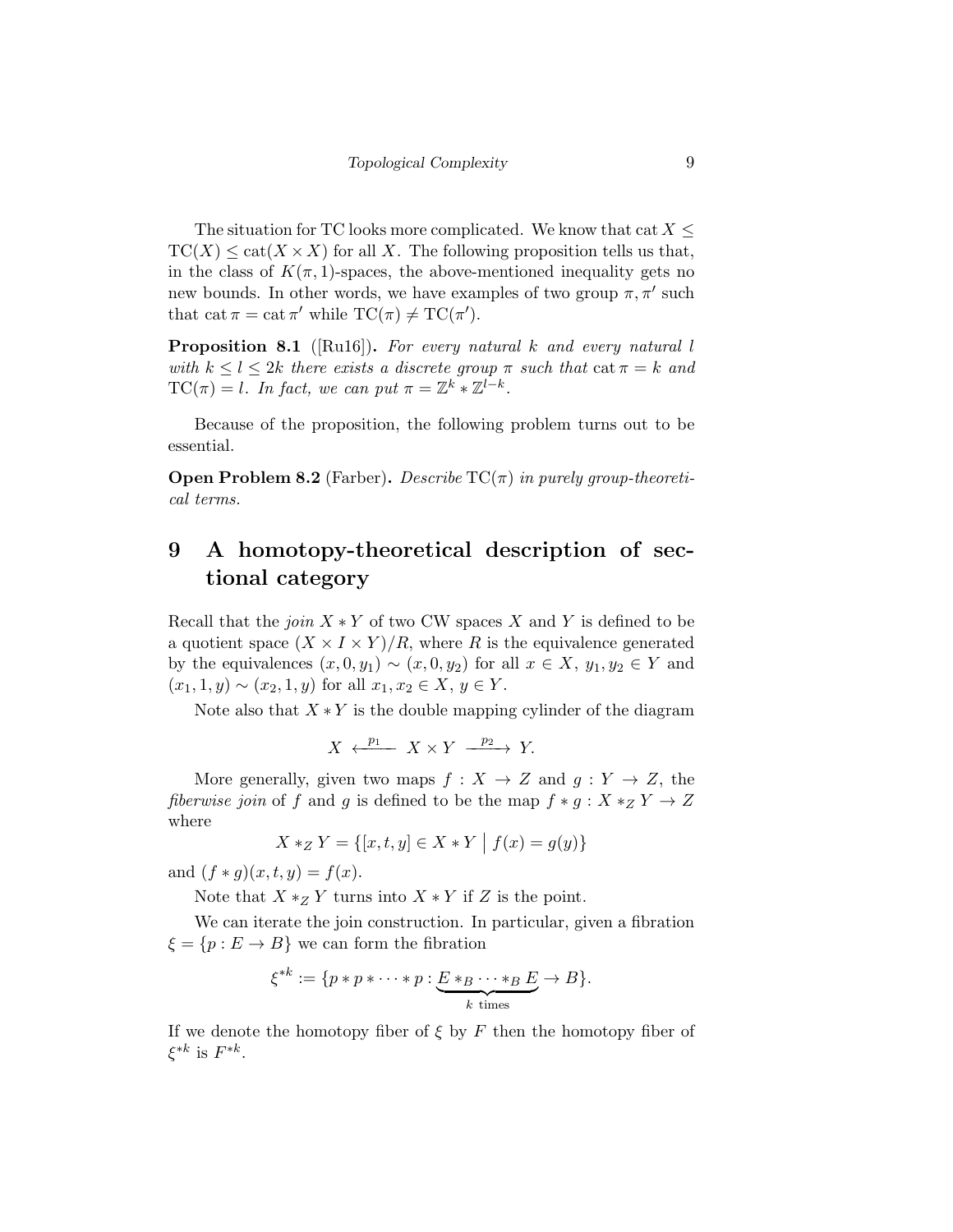**Theorem 9.1** (Schwarz[S66]). The fibration  $\xi^{*k}$  has a section if and only if  $\sec at \xi < k$ .

In other words, secat  $\xi$  is the least value m such that  $\xi^{*(m+1)}$  admits a section.

For example, let  $\eta_X = \{p_X : PX \to X\}$  be the Serre path fibration. So, we have the iterated fiber join

$$
(\eta_X)^{*m} = \{P_m(X) := PX * \cdots * PX \to X\}
$$

over X. This is a fibration with homotopy fiber  $(\Omega X)^{*k}$ .

**Corollary 9.2.** We have: cat  $X < m$  iff  $(\eta_X)^{*m}$  has a section.

Similarly, we can apply Theorem 9.1 and get the following.

**Corollary 9.3.** We have  $TC_n(X) < m$  iff  $(\zeta_{n,X})^{*m}$  has a section.

There is another description of  $(\eta_X)^{*m}$ , the so-called fiber-cofiber construction. We construct a certain fibration  $q_n: G_n(X) \to X$  by induction on n. Put  $G_0(X) = PX$ ,  $F_0(X) = \Omega X$  and write  $\eta_X$  as the fibration  $F_0(X) \to G_0(X) \to X$ . Assume that we have a fibration

$$
F_n(X) \xrightarrow{i_n} G_n(X) \xrightarrow{q_n} X
$$

and consider the mapping cone  $C(i_n) = C(F_n(X)) \cup G_n(X)$ . The map  $q_n$  extends to a map  $r: C(i_n) \to X$  so that r is a constant map on  $C(F_n)$ . Define  $q_{n+1}: G_{n+1}(X) \to X$  to be the Serre fibration substitute of r. We denote by  $F_{n+1}(X)$  the (homotopy) fiber of  $q_{n+1}$  and get the fibration

$$
F_{n+1}(X) \xrightarrow{i_{n+1}} G_{n+1}(X) \xrightarrow{q_{n+1}} X.
$$

It turns out to be that  $G_n(X) \to X$  and  $P_{n+1}(X) \to X$  are homotopy equivalent fibrations over  $X$ .

#### 10 Dimension–connectivity relations

**Theorem 10.1** (Schwarz[S66]). Given a fibration  $\xi = \{p : E \to B\},\$ take a point  $b \in B$  and put  $F = p^{-1}(b)$ . Put  $\dim B = d$  and assume that  $\pi_k(F) = 0$  for  $k < s$  (i.e., the space F is  $(s-1)$ -connected). Then

$$
\operatorname{secat}\xi < \frac{d+1}{s+1}.
$$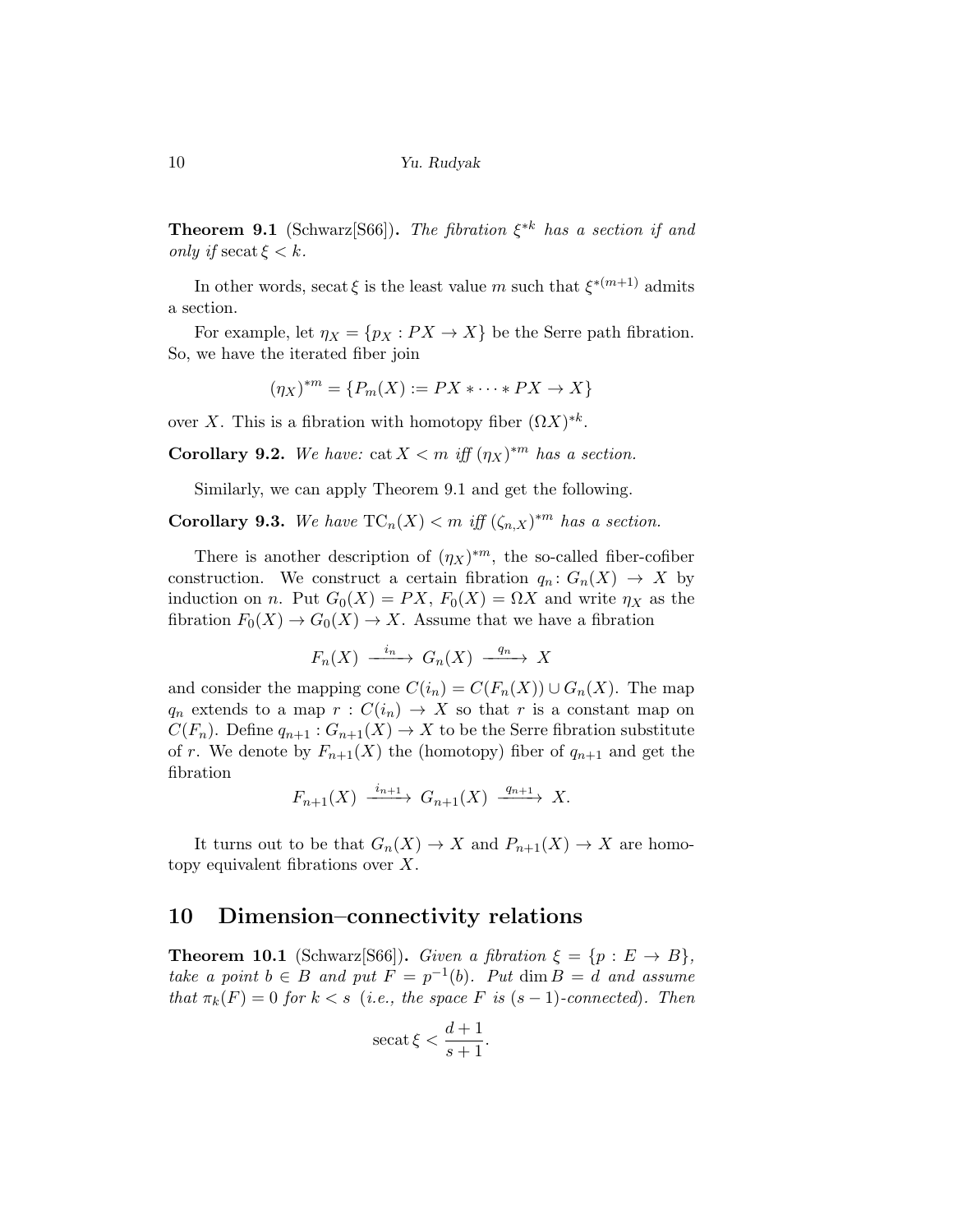**Remark 10.2.** By Proposition 2.2, the condition  $\pi_k(F) = 0$  does not depend on choise of b, and we can express the condition as follows: the homotopy fiber of  $\xi$  is  $(s-1)$ -connected.

**Example 10.3.** Let X be an  $(s-1)$ -connected space with  $s > 0$  (that tells us that X is path-connected). Put  $d = \dim X$ . Let us estimate cat X. Recall the fibration  $\eta_X = \{p : PX \to X\}$ . The homotopy fiber of  $\eta_X$  has the homotopy type of  $\Omega X$  (the loop space of X). Note that  $\Omega X$  is  $(s-2)$ -connected. Thus, because of Theorem 10.1, we have

$$
\cot X = \sec \frac{a+1}{s}, \quad \text{or } \cot X \le \frac{d}{s}.
$$

Similarly,  $TC(X) \leq 2d/s$  and  $TC_n(X) \leq dn/s$ .

**Example 10.4.** Let  $T^n$ ,  $\mathbb{R}P^n$ , and  $\mathbb{C}P^n$  denote the torus, the real projective space, and the complex projective space, respectively. It follows from Theorem 10.1 cat  $T^n \leq n$  and cat  $\mathbb{R}P^n \leq n$ . Furthermore, cat  $\mathbb{C}P^n \leq n$  since  $\mathbb{C}P^n$  is simply connected  $(\pi_i(\mathbb{C}P^n) = 0$  for  $i < 2)$ .

#### 11 Cohomological tools: cup-length

We start with a special case: Lusternik–Schnirelmann category.

**Definition 11.1.** Given a path-connected space  $X$  and a commutative ring  $R$ , define the *cup-length of*  $X$  with *coefficients in*  $R$  (denoted by  $\operatorname{cl}_R(X)$  to be the maximal number k such that there exist  $u_1, \dots, u_k \in$  $\widetilde{H}^*(X;R)$  with  $u_1 \smile \cdots \smile u_k \neq 0.$ 

**Theorem 11.2.** We have the following estimate:  $\text{cl}_R(X) \leq \text{cat } X$ .

*Proof.* The idea of the proof is quite simple. Let cat  $X = n$ . Take a covering  $\{A_0, A_1, \ldots, A_n\}$  by open and contractible in X sets. Suppose that  $\text{cl}_R(X) = k > n$  and take  $u_1, \ldots u_k$  with  $u_1 \smile \cdots \smile u_k \neq 0$ . Now,

$$
u_{1|A_1}=0,\ldots,u_{n|A_n}=0,u_{n+1|A_0}=0.
$$

Therefore, the classes  $u_i$  come from corresponding relative classes  $w_i$  in  $H^*(X, A_i; R)$  (where  $A_{n+1} := A_0$ ). In particular, the non-zero product  $u_1 \smile \cdots \smile u_{n+1}$  comes from the relative product  $w_1 \smile \cdots \smile w_{n+1}$ , which lies in the trivial group  $H^*(X, X; R)$ .

This is a contradiction.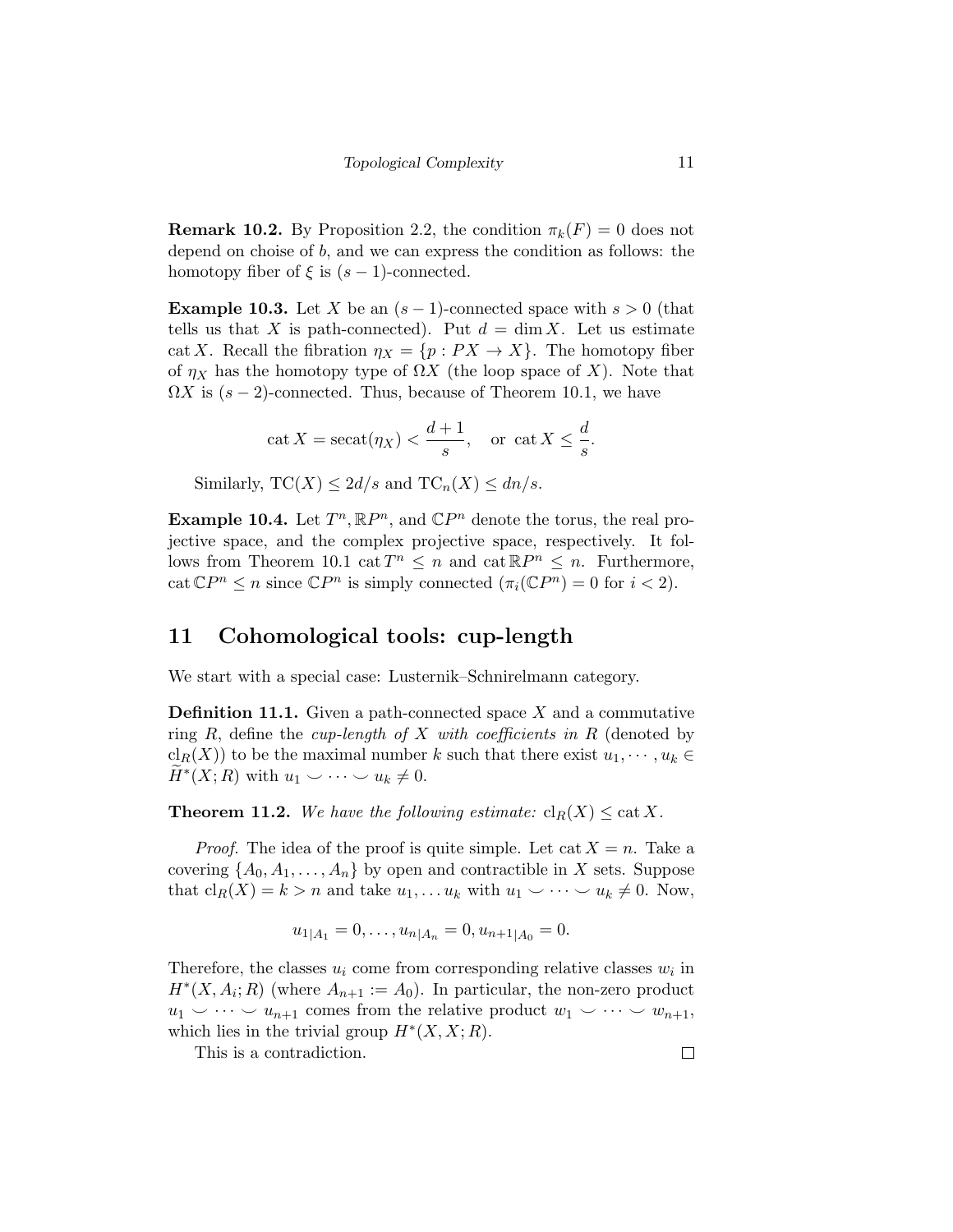**Examples 11.3.** 1. It is easy to see that  $\text{cl}_{\mathbb{Z}}(T^n) = n$ . Hence,  $\text{cat } T^n \geq$ *n*. Together with the inequality cat  $T^n \leq \dim T^n = n$  we conclude that  $\cot T^n = n.$ 

2. We have  $H^*(\mathbb{R}P^n;\mathbb{Z}/2) = \mathbb{Z}/2[u]/u^{n+1}$ , with dim  $u = 1$ . Hence,  $\text{cl}_{\mathbb{Z}/2} = n$ . So,  $\text{cat}(\mathbb{R}P^n) \geq n$ , and we have  $\text{cat}(\mathbb{R}P^n) = n$  because  $cat(\mathbb{R}P^n) \leq \dim \mathbb{R}P^n) = n.$ 

3. We have  $H^*(\mathbb{C}P^m) = \mathbb{Z}/[u]/(u^{n+1})$ , with dim  $u = 2$ . Hence  $\text{cl}_{\mathbb{Z}}(\mathbb{C}P^n) = n$ , so  $\text{cat}(\mathbb{C}P^n) \geq n$ . Further,  $\text{cat}(\mathbb{C}P^n) \leq \dim(\mathbb{C}P^n)/2 =$  $2n/2 = n$ ; the denominator 2 appears because  $\mathbb{C}P^n$  is simply connected. Thus,  $cat(\mathbb{C}P^n) = n$ .

4. For completeness, note that cat  $S^m = 1$  for all  $m > 0$ . Indeed,  $\cot S^m > 0$  because  $S^m$  is not contractible, while  $S^m$  can be covered by two contractible spaces (discs).

We leave it to the reader to check that cat  $S = 2$  for all closed surfaces except  $S^2$ .

Now we pass to the general situation. Consider a fibration  $\xi = \{p :$  $E \rightarrow B$ .

**Definition 11.4.** Define the *cup-length of*  $\xi$  with *coefficients in*  $R$  (denoted by  $\text{cl}_R(\xi)$  to be the maximal number k such that there exist elements  $u_1, \dots, u_k \in \text{Ker}\{\widetilde{H}^*(B;R) \to \widetilde{H}^*(E;R)\}\$  with

$$
u_1 \smile \cdots \smile u_k \neq 0.
$$

**Theorem 11.5** (Schwarz). We have the following estimate:  $cl_R(\xi) \leq$  $\operatorname{secat}\xi$ .

**Remarks 11.6.** 1. In a special case of the Serre fibration  $\eta_X = \{p :$  $P_X \to X$  the space PX is contractible. Therefore  $\text{cl}(\eta_X) = \text{cl}(X)$ .

2. In the definition and application of cup-length, we can consider more general situation: to consider  $u_i \in H^*(B; A_i)$  for arbitrary coefficient groups (and even local coefficient systems)  $A_i$  with  $u_1 \smile \cdots \smile u_k \in H^*(B; A_1 \otimes \cdots \otimes A_k).$ 

#### 12 Zero-divisors, TC and higher TC of spheres

Consider the fibration  $\zeta_n = \{e_n : X^{J_n} \to X^n\}$  and the homotopy commutative diagram

$$
X^{J_n} \longrightarrow X
$$
  
\n
$$
e_n \downarrow \qquad d_n \downarrow
$$
  
\n
$$
X^n \xrightarrow{1} X^n
$$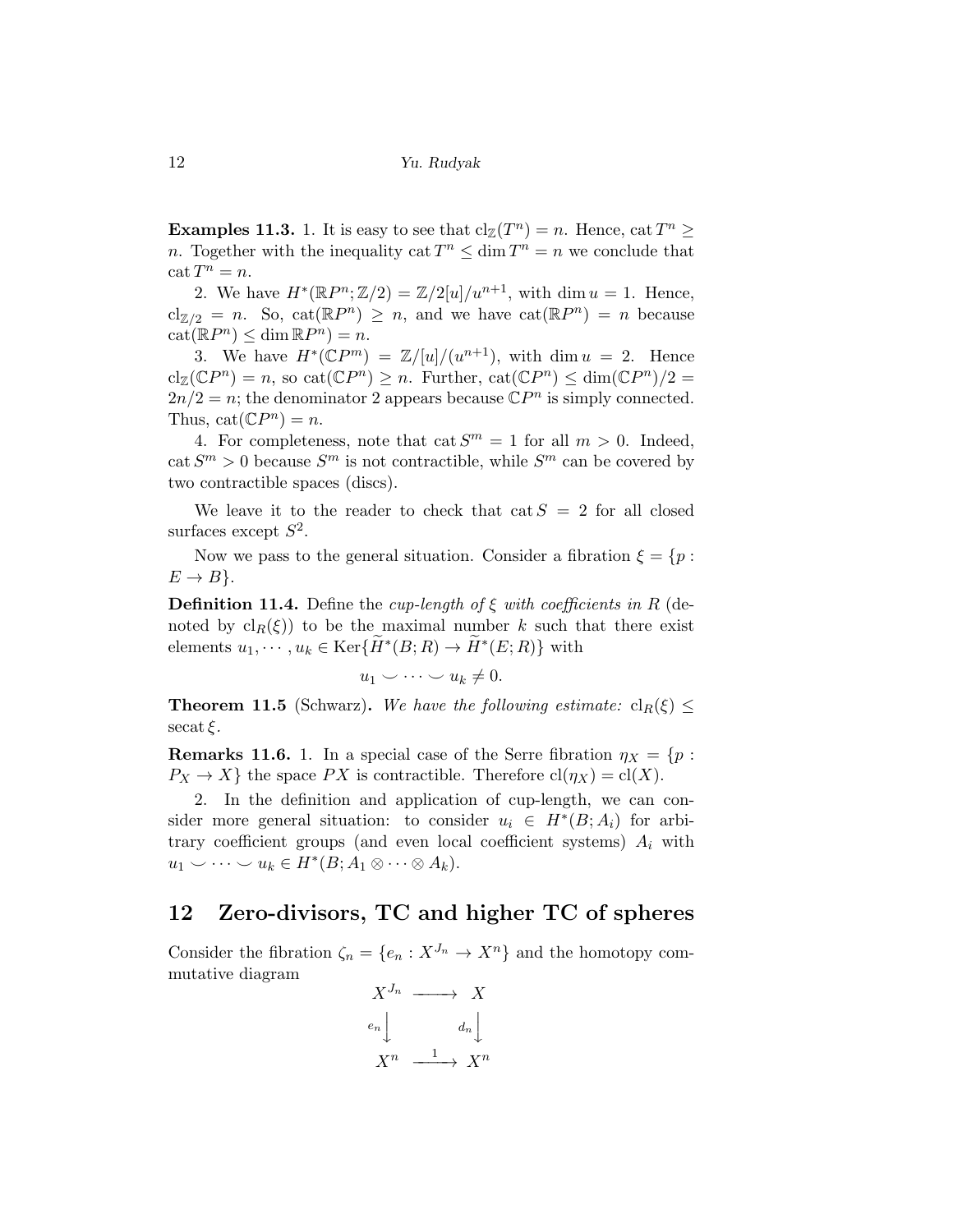where  $d_n$  is the iterated diagonal map,  $d_n(x) = (x, \ldots, x)$  and the top map has the form  $(\alpha_1, \ldots, \alpha_n) \mapsto \alpha_1(0)$ .

**Definition 12.1** (Farber [Fa08]). A cohomology class  $u \in H^*(X^n; R)$ is called an *zero-divizor* if  $d_n^*(u) = 0$ .

So, the cup-length of  $\zeta_n$  can be reformulated as the maximal number k such that there exist zero-divizors  $u_1, \dots, u_k$  with  $u_1 \vee \dots \vee u_k \neq 0$ .

**Theorem 12.2** (Farber  $[Fa08]$ ). We have

$$
TC(S^{2k+1}) = 1 \quad and \quad TC(S^{2k}) = 2.
$$

So, we have a remarkable contrast with the claim  $cat(S^m) = 1$ .

*Proof.* Proof of  $TC(S^{2k-1}) = 1$ . We must construct two continuous sections  $s_i: A_i \to (S^{2k+1})^I$  where  $A_0 \cup A_1 = S^{2k-1} \times S^{2k-1}$ . In other words, cover  $S^{2k-1} \times S^{2k-1}$  by subsets  $A_0, A_1$  such that every two points  $(x, y) \in A_i, i = 1, 2$  can be joined by an arc in  $S^{2k-1}$ , and the arc depends on  $x, y$  continuously in each  $A_i$ .

Put  $A_0 = \{(x, y) \mid x, y \in S^{2k+1} \text{ with } x \neq -y\}$ , and join x to y by the shortest geodesic. Put  $A_1 = \{(x, y) | x = -y\}$ . To construct  $s_1$ , recall that  $S^{2k-1}$  possesses a non-vanishing continuous tangent vector field **v**. Now, given  $x \in S^{2k-1}$ , join x to  $y = -x$  by the geodesic whose tangent vector at x is equal to  $\mathbf{v}(x)$ .

Proof of  $TC(S^{2k}) = 2$ . Take a generator  $u \in H^{2k}(S^{2k})$  and consider the element  $v := u \otimes 1 - 1 \otimes u$  which lies in

$$
H^{2k}(S^{2k} \times S^{2k}) = H^{2k}(S^{2k}) \otimes H^0(S^{2k}) \oplus H^0(S^{2k}) \otimes H^{2k}(S^{2k})
$$

Note that v is a zero-divisor. Indeed,  $d_2^*(u \otimes 1) = u = d_2^*(1 \otimes u)$ , and so  $d_2^*(v) = 0$ . Furthermure, since  $\dim u = 2k$  is even, we have  $v \smile v = -2u \otimes u \neq 0.$  Indeed

$$
v \smile v = ((u \otimes 1) - (1 \otimes u)) \smile ((u \otimes 1) - (1 \otimes u))
$$
  
= -(u \otimes 1) \smile (1 \otimes u) - (1 \otimes u) \smile (u \otimes 1)  
= -2u \otimes u, since dim(1 \otimes u) = dim(u \otimes 1) is even.

So,  $v \sim v \neq 0$ , and hence  $\text{cl}(\zeta_{S^{2k}}) \geq 2$ . So,  $\text{TC}(S^{2k}) \geq 2$ . Furthermore,  $TC(S^{2k}) \leq 2$  because of the dimension-connectivity relation, and thus  $TC(S^{2k}) = 2.$  $\Box$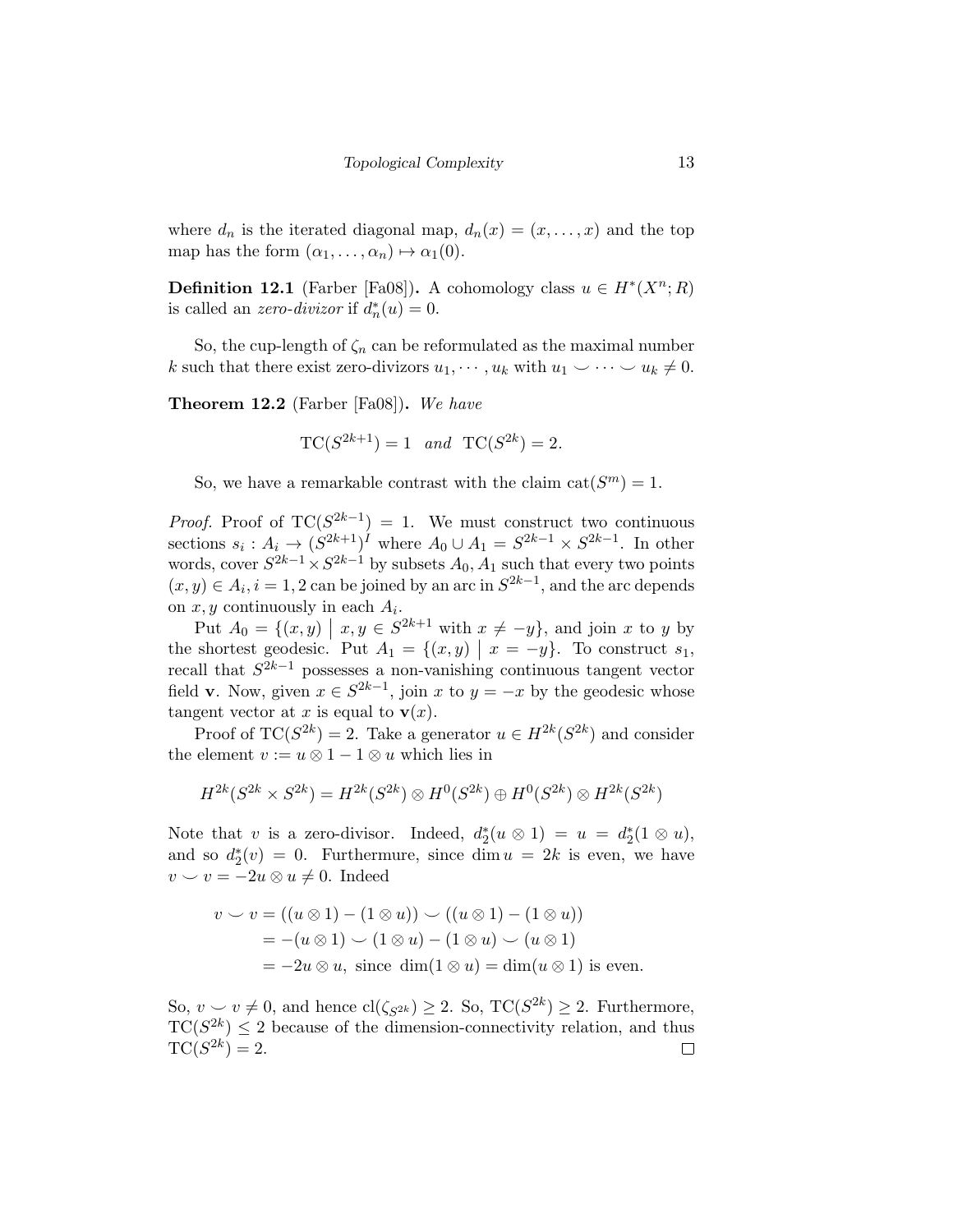Theorem 12.3 (Rudyak [Ru10]). We have

$$
TC_n(S^{2k+1}) = n - 1
$$
 and 
$$
TC(S^{2k}) = 2n.
$$

*Proof.* First, we prove that  $TC_n(S^{2k+1}) = n-1$ . Consider a unit tangent vector field **v** on  $S^{2k+1}$ . Given  $x, y \in S^{2k+1}$ ,  $y = -x$ , denote by  $[x, y]$ the path determined by the geodesic semicircle joining  $x$  to  $y$  and such that the  $\mathbf{v}(x)$  is the direction of the semicircle at x. If  $x \neq -y$ , denote by  $[x, y]$  the path determined by the shortest geodesic from x to y.

Determine a (non-continuous) function  $\varphi: (S^{2k+1})^n \to (S^{2k+1})^{J_n}$ , by  $\varphi(x_1, \ldots, x_n) = \{ [x_1, x_1], \ldots, [x_1, x_n] \}$ 

For each  $j = 0, \ldots, n-1$  consider the submanifold (with boundary)  $U_j$  in  $S^{2k+1}$  such that each *n*-tuple  $(x_1, \ldots, x_n)$  in  $U_j$  has exactly j antipodes to  $x_1$ . Then  $\varphi_{|U_j}: U_j \to (S^{2k+1})^{J_n}$  is a continuous section of  $\zeta_{n,S^{2k+1}}$ . Hence,  $TC_n(S^{2k+1}) \leq n-1$ , and thus  $TC_n(S^{2k+1}) = n-1$ .

Now we prove that  $TC_n(S^{2k}) = n$ . Take a generator  $u \in H^{2k}(S^{2k})$ and consider the element

$$
w = \left(\sum_{i=1}^{n-1} 1 \otimes \cdots 1 \otimes u(i\text{th place}) \otimes 1 \ldots \otimes 1\right) - 1 \otimes \cdots 1 \otimes (n-1)u
$$

Note that w is a zero-divisor class. Furthermore,  $w^{-n} = (1 - n)n!(u \otimes$  $\cdots \otimes u$  (since dim  $S^{2k}$  is even). Hence  $TC_n(S^{2k}) \leq n$  by the cuplength argument, and thus  $TC_n(S^{2k}) = n$  by the dimension-connectivity argument.  $\Box$ 

Note also the following fact.

**Theorem 12.4** (Grant-Lupton-Oprea[GLO13]). If  $TC(X) = 1$  then  $X \cong S^{2n+1}.$ 

Generally, for  $n > 2$  we do not know if the equality  $TC_n(X) = n-1$ implies that  $X \cong S^{2k+1}$ . This is true for many cases (for example, if X is a simply connected space), but it is an open question in general.

**Open Problem 12.5.** Does the equality  $TC_n(X) = n - 1$  imply the homotopy equivalence  $X \cong S^{2k+1}$ ?

#### 13 Surfaces

In this section, for brevity we write  $xy$  for  $x \smile y$  for  $x, y \in H^*(X)$ .

For orientable closed surface, we have the following facts: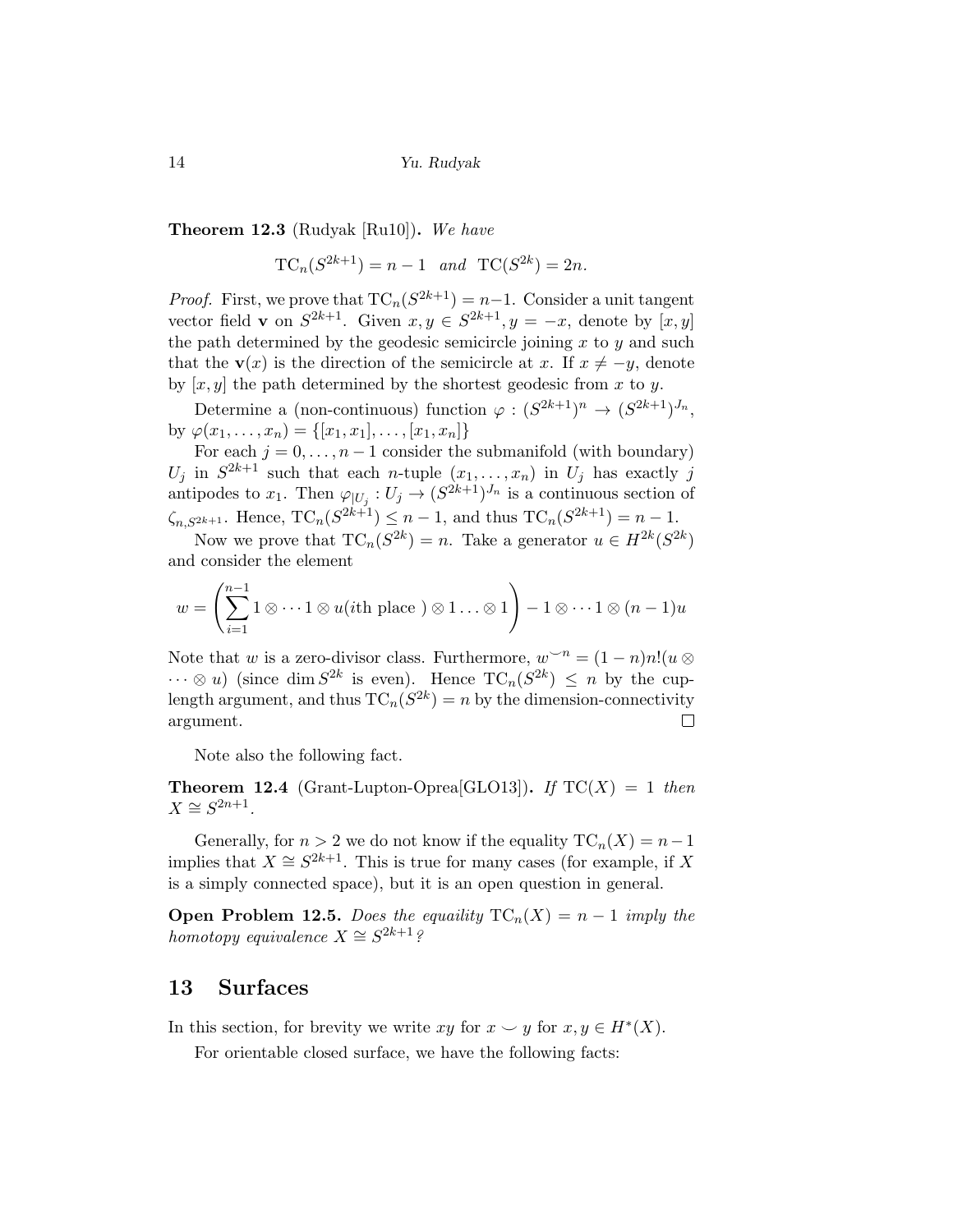- $TC(S^2) = 2$
- $TC(T^2) = \text{cat } T^2 = 2$ , since  $T^2$  is a group.
- $TC(S_q) = 4$  provided  $S_q$  is a closed orientable surface of genus  $g > 1$  [Fa08]. Indeed, take  $a_1, a_2, b_1, b_2 \in H^1(S_g)$  such that

$$
a_1 a_2 = b_1 b_2 = a_1 b_2 = a_2 b_1 = a_1^2 = a_2^2 = b_1^2 = b_2^2 = 0
$$

and that  $a_1b_1 = a_2b_2 \in H^2(S_g) = \mathbb{Z}$  is a non-zero element. Now, we can see the non-zero product of zero-divisors

$$
\prod_{i=1}^2 (a_i \otimes 1 - 1 \otimes a_i)(b_i \otimes 1 - 1 \otimes b_i).
$$

Hence,  $TC(S_g) \geq 4$ , and we get the equality  $TC(S_g) \leq 4$  by the dimension-connectivity relation.

Now consider non-orientable surfaces  $N_q$  ( $N_1 = \mathbb{R}P_2$ ,  $N_2$  is the Klein bottle).

First, TC( $\mathbb{R}P^2$ ) = 3. Indeed, we have  $H^2(\mathbb{R}P^2) = \mathbb{Z}/2[u]/u^3 = 0$ , and  $u \otimes 1 + 1 \otimes u$  is a zero-divisor in  $H^*(\mathbb{R}P^2 \times \mathbb{R}P^2; \mathbb{Z}/2)$ . Now

$$
(u \otimes 1 + 1 \otimes u)^3 = u^2 \otimes u + u \otimes u^2 \neq 0.
$$

So,  $TC(\mathbb{R}P^2) \geq 3$ . Now we can see the inequality  $TC(\mathbb{R}P^2) \leq 3$  geometrically, [Fa08].

We do not know  $TC(N_q)$  for  $g = 2,3$ . (It is clear, however, that  $3 \leq TC(N_q) \leq 4$ . Recently it was proved (Dranishnikov [Dr15]) that  $TC(N_q) = 4$  for  $g > 3$ .

Concerning  $TC_n$ . We have  $TC_n(S^2) = n$ We have  $TC_n(T^2) = \text{cat}((T^2)^{n-1}) = 2n - 2$ , since  $T^2$  is a group. We note the following surprising fact:

**Theorem 13.1** ([GGGL15]). If  $n > 2$  then  $TC_n(F) = 2n$  for all other surfaces  $F$ , no matter whether  $F$  is orientable or not.

Why surprising? Two exciting moments. First,  $TC(\mathbb{R}P^2) = 3$  while  $TC_n(\mathbb{R}P^2) = 2n$  for  $n > 2$ . Second, for the Klein bottle K (and  $K \# \mathbb{R}P_2$ , we do not know the value of  $TC(K)$  while we know that  $TC_n(K) = 2n$  for  $n > 2$ .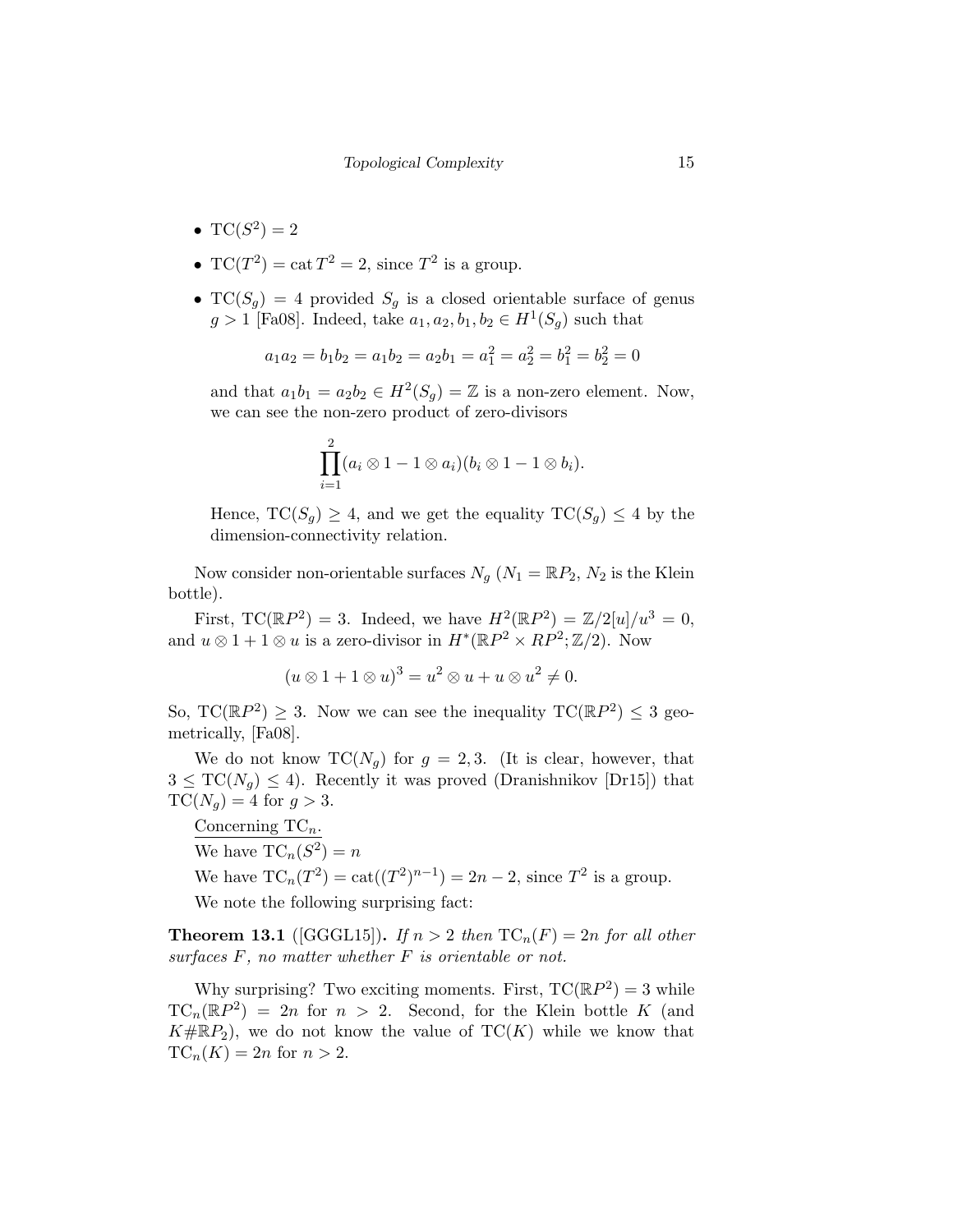#### 14 Some high-dimensional examples

**Theorem 14.1** ([BGRT14]). For any path-connected space  $X$  and positive integers n and k we have  $\text{cl}(\zeta_{(n,X\times S^k)} \geq \text{cl}(\zeta_{n,X}) + n - 1$ . This inequality can be improved to  $\text{cl}(\zeta_{(n,X\times S^k)} \geq \text{cl}(\zeta_{n,X}) + n$  provided k is even and  $H^*(X)$  is torsion-free.

**Corollary 14.2.**  $TC_n(S^{k_1} \times S^{k_2} \times \cdots \times S^{k_m}) = m(n-1) + l$  where l is the number of even-dimensional spheres.

Proof. This follows from theorems 6.1 and 14.1.

Corollary 14.3.  $TC_n(T^k) = k(n - 1)$ .

Proof. This is a consequence of either Corollary 14.2 or Theorem 7.6.  $\Box$ 

**Theorem 14.4** ([BGRT14]). Let X be a CW complex of finite type, and R a principal ideal domain. Take  $u \in H^d(X;R)$  with  $d > 0$ , d even, and assume that the n-fold iterated self R-tensor product

 $u^m \otimes \cdots \otimes u^m \in (H^{md}(X;R))^{\otimes n}$ 

is an element of infinite additive order. Then  $TC_n(X) \geq mn$ .

Corollary 14.5. For every closed simply connected symplectic manifold  $M^{2m}$  we have  $TC_n(M) = nm$ .

Note also the following nice and interesting result.

**Theorem 14.6** (Farber-Tabachnikov-Yuzvinsky [FTY03]). For  $n \neq$ 1, 3,7 the number  $TC(\mathbb{R}P^n)$  is the smallest k such that the  $\mathbb{R}P^n$  admits an immersion into  $\mathbb{R}^k$ . Furthermore, for  $n = 1, 3, 7$  we have  $TC(\mathbb{R}P^n) = n.$ 

## 15 The sequence  $\{TC_n(X)\}_{n=2}^\infty$  as an invariant of  $X$

When the concept of higher topological complexity appeared, the following question arose: Do the invariants  $TC_n(X)$  give us really more information on X than  $TC(X)$ ? In other words, is it true or not that the sequence  $\{TC_n(X)\}\$ is completely determined by  $TC(X)$ ? The following example shows that the sequenence  $\{TC_n(X)\}\)$  contains more information of X than merely  $TC(X)$ .

 $\Box$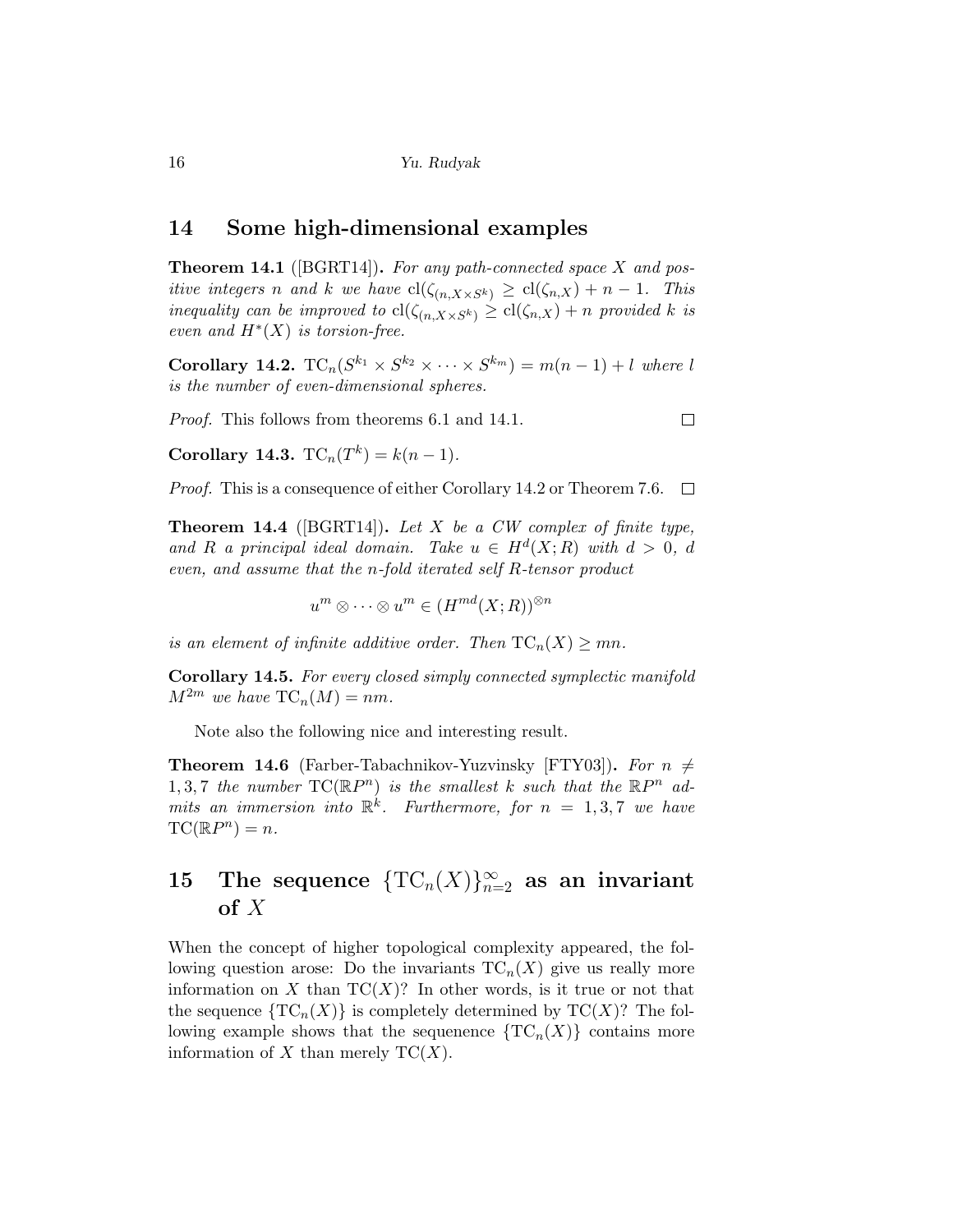Example 15.1. We have

$$
TC(S^2) = TC(T^2) = 2
$$
,  $TC_n(S^2) = n$ ,  $TC_n(T^2) = 2n - 2$ .

More generally, what can we say about the behavior of the sequence  ${TC_n(X)}$ ? As an example, we note the following fact.

**Proposition 15.2.** For every CW space  $X$  of finite type, the sequence  $\{TC_n(X)\}\$  has linear growth with respect to n.

*Proof.* This follows from of the inequalities  $TC_n(X) \leq cat(X^n) \leq$  $\Box$  $n \text{cat}(X)$ .

Given X, we (can) introduce the power series  $\sum_{n=0}^{\infty} {\rm TC}_{n+2}(X) z^n$ and ask about analytical properties of them.

**Example 15.3.** For  $X = S^{2k+1}$  we have

$$
\sum_{n=0}^{\infty} TC_{n+2}(S^{2k+1})z^n = \sum_{n=0}^{\infty} (n+1)z^n = (1-z)^{-2} + 2(1-z)^{-1}.
$$

Generally, we have the following fact:

**Proposition 15.4.** For every  $CW$  space  $X$  of finite type, the radius of convergence of the series  $\sum TC_{n+2}(X)z^n$  is equal to 1.

*Proof.* Put  $a_n = \text{TC}_n(X)$  and note that  $a_n \leq \text{cat } X^n \leq n \text{ cat } X$ . Hence  $a_n/n \leq \text{cat } X$ . Hence the upper limit  $\overline{\lim}(a_n/n)$  exists, and it is positive because  $\{a_n\}$  is an increasing sequence of positive numbers. This implies that

$$
\overline{\lim} \frac{a_n}{a_{n+1}} = \lim \frac{n+1}{n} = 1.
$$

And an open question.

Open Problem 15.5. Do the power series

$$
\sum \text{cat}(X^n) z^n \quad and \quad \sum \text{TC}_{n+2}(X) z^n
$$

represent rational functions?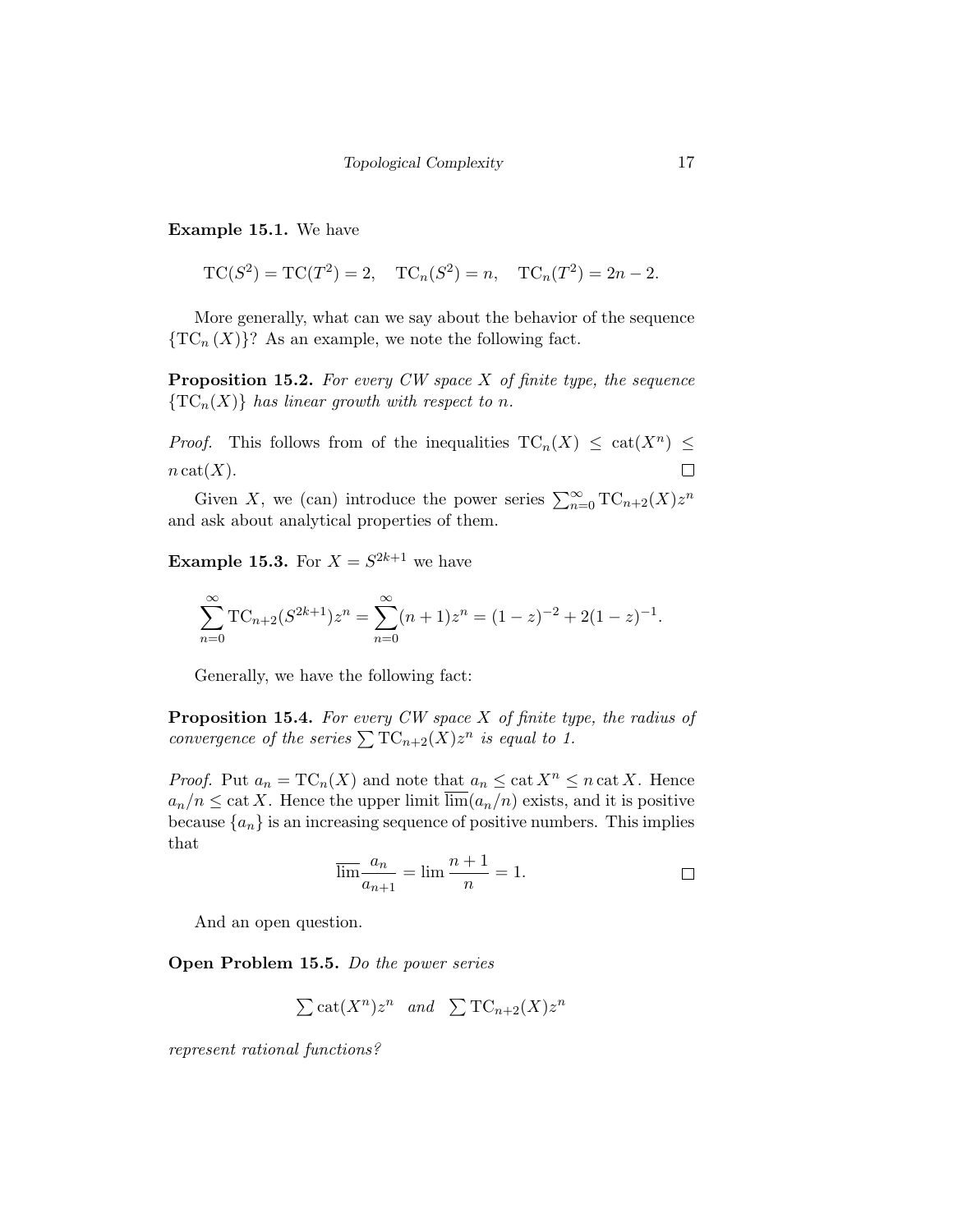### 16 Monoidal topological complexity

Consider robot motion planning with the following property: if the initial position of a robot in the configuration space  $X$  coincides with the terminal position, then the algorithm keeps the robot still. This leads to the notion of monoidal topological complexity, [IS10, IS12].

**Definition 16.1.** For a CW space  $X$ , the monoidal topological complexity  $TC^M(X)$  is the least number m such that there exists a cover of  $X \times X$  by  $m+1$  open subsets  $A_i, i = 0, 1, \dots m$  and, for each  $A_i$ , a local section  $s_i: U_i \to PX$  for  $\zeta_X = \{\pi: X^I \to X \times X\}$  with the following property:  $s_i(x, x)$  is the constant path at x for all  $x \in X$ .

**Remark 16.2.** Iwase and Sakai [IS10] require that each  $A_i$  contains the diagonal  $d(X) \subset X \times X$ . However, their definition agrees with ours, cf. [Dr14, p.1].

**Open Problem 16.3.** Is it true that  $TC^M(X) = TC(X)$  for all X?

In fact, Iwase and Sakai proclaimed the equality  $TC^M(X) = TC(X)$ in [IS10] and then withdrew the clam in [IS12].

**Proposition 16.4.** For any CW space we have  $TC(X) \leq TC^M(X) \leq$  $TC(X) + 1.$ 

Proof. See [IS12, Dr14]

**Theorem 16.5.** The equality  $TC(X) = TC^M(X)$  holds true for all k-connected simplicial complexes X with

$$
(k+1)(\mathrm{TC}(X)+2) \ge \dim X + 1.
$$

Proof. [Dr14, Theorem 2.5].

Note also the equalities  $TC(X) = TC^{M}(X)$  is X is a sphere  $S^{n}$  or a connected Lie group  $G$ ,  $[Dr14]$ .

The following theorem refines Theorem 7.7.

**Theorem 16.6** (Dranishnikov [Dr14]). Let  $X, Y$  be two absolute neighborhood retracts. Then

$$
\max\{\mathrm{TC}(X),\mathrm{TC}(Y),\mathrm{cat}(X\times Y)\leq \mathrm{TC}(X\vee Y)\leq \mathrm{TC}^M(X\vee Y)
$$
  

$$
\leq \mathrm{TC}^M(X) + \mathrm{TC}^M(Y) + 1 \leq \mathrm{TC}(X) + \mathrm{TC}(Y) + 3.
$$

 $\Box$ 

 $\Box$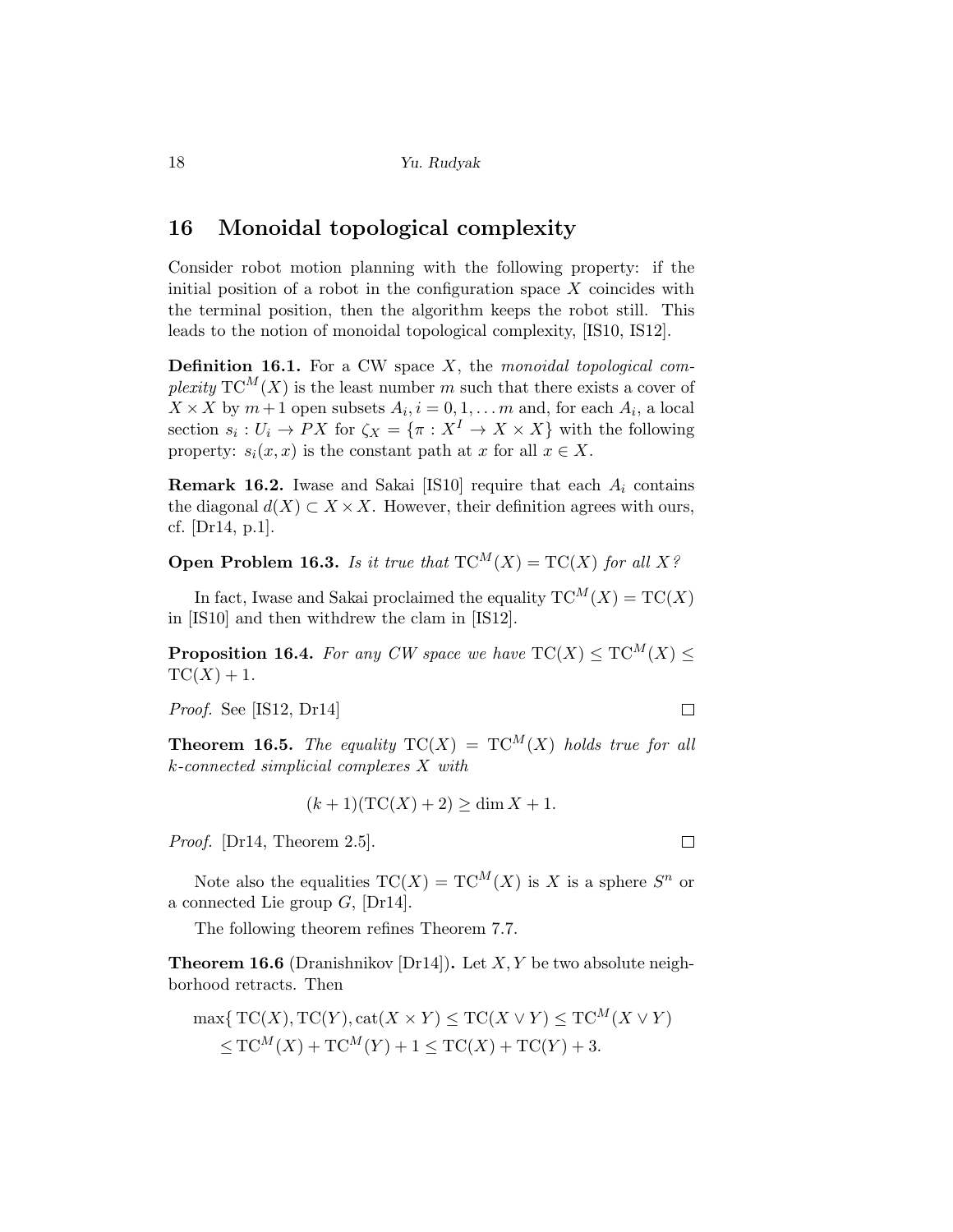#### 17 Symmetric topological complexity

This section is an extract from [BGRT14].

In discussing on robotics, it is natural to consider motion planning so that a path  $\alpha$  from A to B is equal to the inverse one  $\alpha^{-1}$  of the path from  $B$  to  $A$ . This leads to symmetric version(s) of topological complexity.

We discuss two symmetric versions of TC<sub>n</sub>. One of them,  $T_{\alpha}^{\mathbb{C}^{\Sigma}}$ , has the advantage of being a homotopy invariant. The other,  $TC_n^S$ , is better for calculations and is a natural generalization of the symmetric topological complexity studied by Farber and Grant in [FG07]. We begin with the  $n = 2$  case of the homotopically well-behaved version.

Consider the involutions  $\tau : X \times X \to X \times X$  and  $\overline{\tau} : X^I \to X^I$ defined by  $\tau(x, y) = (y, x)$  and  $\overline{\tau}(\alpha)(t) = \alpha(1 - t)$ , for  $(x, y) \in X \times X$ and  $\alpha \in X^I$ . We work with symmetric subsets  $A \subseteq X \times X$  (i.e. those for which  $\tau A = A$ ), and equivariant maps  $s : A \to X^I$  (i.e. those satisfying  $\overline{\tau}(s(a)) = s(\tau(a))$  for all  $a \in A$ ).

**Definition 17.1.** TC<sup> $\Sigma$ </sup>(X) is the least integer k such that  $X \times X =$  $A_0 \cup A_1 \cup \cdots \cup A_k$  where each  $A_i$  is open, symmetric, and admits a continuous equivariant section  $s_i: A_i \to X^I$  of the map  $e_2$ .

To define Farber–Grant symmetric complexity  $TC^S$ , consider the subspace

$$
C_2(X) = X^2 \setminus d(X) \subset X \times X
$$

of ordered pairs of distinct points in X. The map  $\pi : X^I \to X \times X$ restricts to a map

$$
\pi': \pi^{-1}(C_2(X)) \to C_2(X)
$$

that is a  $\mathbb{Z}/2$ -equivariant map with free  $\mathbb{Z}/2$ -actions on its domain and range. So, the quotient map

$$
\varepsilon_2 := \pi' / (\mathbb{Z}/2) : (\pi^{-1}(C_2(X)))/(\mathbb{Z}/2) \to C_2(X)/(\mathbb{Z}/2)
$$

is a fibration.

**Definition 17.2.**  $TC_2^S(X) = 1 + \text{secat}(\varepsilon_2)$ .

Proposition 17.3. For each ENR we have

$$
TC_2^S(X) - 1 \le TC^{\Sigma}(X) \le TC_2^S(X).
$$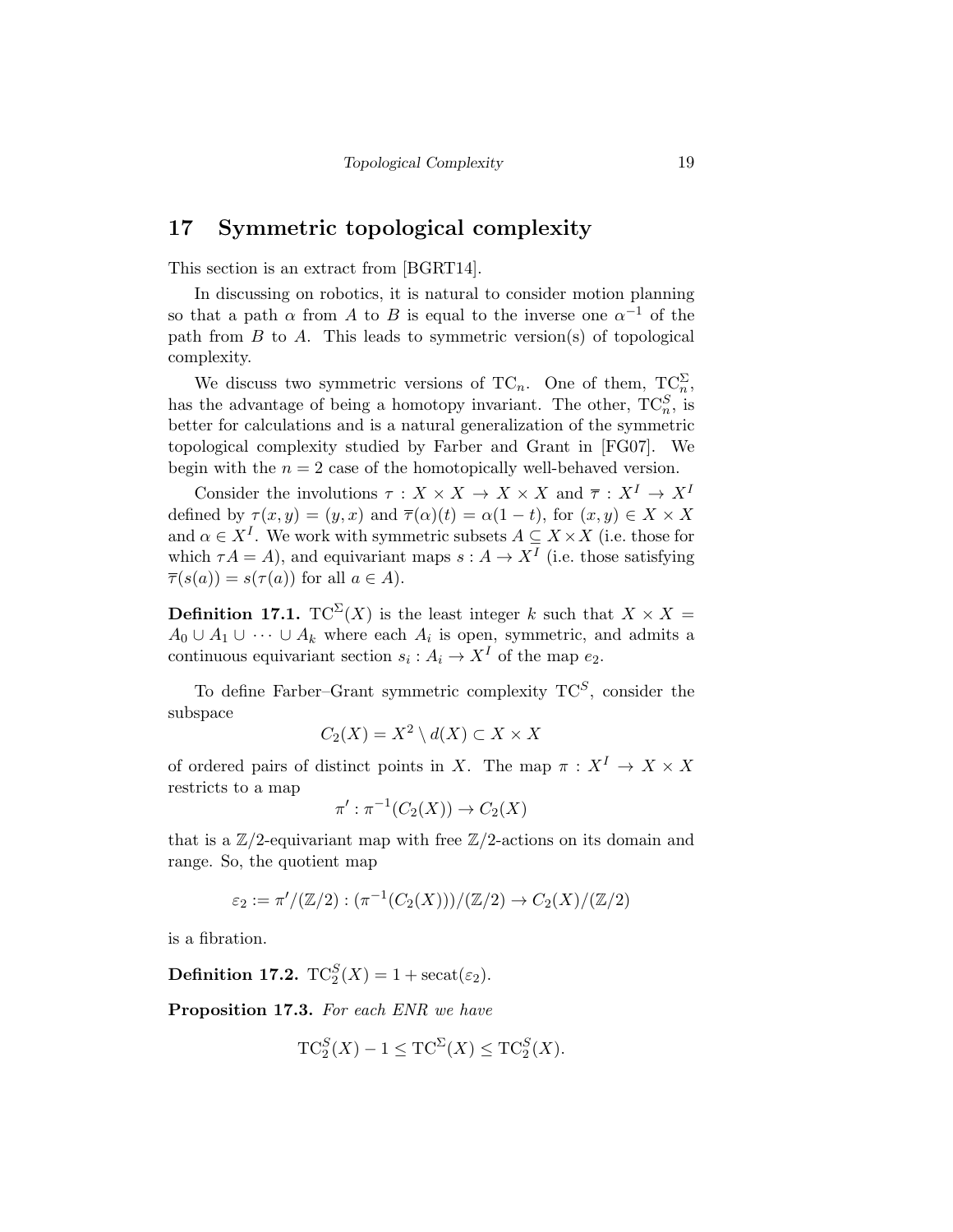**Example 17.4.** For X contractible and not a point we have  $TC_2(X) =$  $TC^{\Sigma}(X) = 0$  while  $TC^S_2(X) = 1$ . In particular,  $TC^S_2$  is not a homotopy invariant.

**Example 17.5.** The numbers  $TC_2^S(S^k)$  and  $TC_2(S^k)$  have been computed in [FG07, Corollary 18] and [Fa03], respectively. Here we use the inequalities  $TC_2 \le TC^{\Sigma} \le TC^S$  together with the fact that  $TC_2^S(S^k)$  =  $2 = TC_2(S^{2k})$  to deduce  $TC^{\Sigma}(S^{2k}) = TC_2^S(S^{2k}) = 2$  for all k. On the other hand, since  $TC_2(S^{2k+1}) = 1$ , the above argument only gives  $1 \leq TC^{\Sigma}(S^{2k+1}) \leq TC^S_2(S^{2k+1}) = 2$ . Incidentally, note that the construction in [Fa08, Example 4.8] gives an open covering  $S^{2k+1} \times S^{2k+1} =$  $A_0 \cup A_1$  by symmetric sets  $A_i$ , and continuous sections of  $e_2$  over each  $A_i$ ,  $i = 0, 1$ . However, one of these sections is not equivariant, which prevents us from deducing  $TC^{\Sigma}(S^k) = 1$ .

Open Problem 17.6. Evaluate  $TC^{\Sigma}S^1$ .

**Remark 17.7.** We do not know of an example with  $TC \neq TC^{\Sigma}$ .

We next define higher analogues of  $TC^{\Sigma}$ . Recall that for a given n, the symmetric group  $\Sigma_n$  acts on the right of  $X^n$  and  $X^{J_n}$  by permuting coordinates and paths, respectively. Further, the fibration  $e_n$  in Definition 5.1 is  $\Sigma_n$ -equivariant. We now work with symmetric subsets  $A \subseteq X^n$  (i.e. those for which  $A \sigma = A$  for all  $\sigma \in \Sigma_n$ ), and equivariant maps  $s : A \to X^{J_n}$  (i.e. those satisfying  $s(a)\sigma = s(a\sigma)$  for all  $a \in A$ and  $\sigma \in \Sigma_n$ ). Definition 17.1 can now be extended to:

**Definition 17.8.**  $TC_n^{\Sigma}(X)$  is the least integer k such that  $X^n = A_0 \cup$  $A_1 \cup \cdots \cup A_k$  where each  $A_i$  is open, symmetric and admits a continuous equivariant section  $s_i: A_i \to X^{J_n}$  for the map  $e_n$ .

**Theorem 17.9.** If the spaces  $X$  and  $Y$  are homotopy equivalent then  $TC_n^{\Sigma}(X) = TC_n^{\Sigma}(Y).$ 

Now we present the higher analog of  $TC^S$ . Let  $C_n(X)$  stand for configuration space of  $n$  ordered distinct points in  $X$ . The symmetric group  $\Sigma_n$  acts on  $X^{J_n}$  and  $X^n$  in an obvious way, and  $e_n: X^{J_n} \to X^n$ is an  $\Sigma_n$ -equivariant map. The  $\Sigma_n$ -actions are free on both domain and range of  $e_n$ . Thus, at the level of orbit spaces we get a fibration

$$
\varepsilon_n^X = \varepsilon_n : Y_n(X) \to C_n(X)/\Sigma_n
$$

where  $Y_n := e_n^{-1}(C_n(X)/\Sigma_n)$ .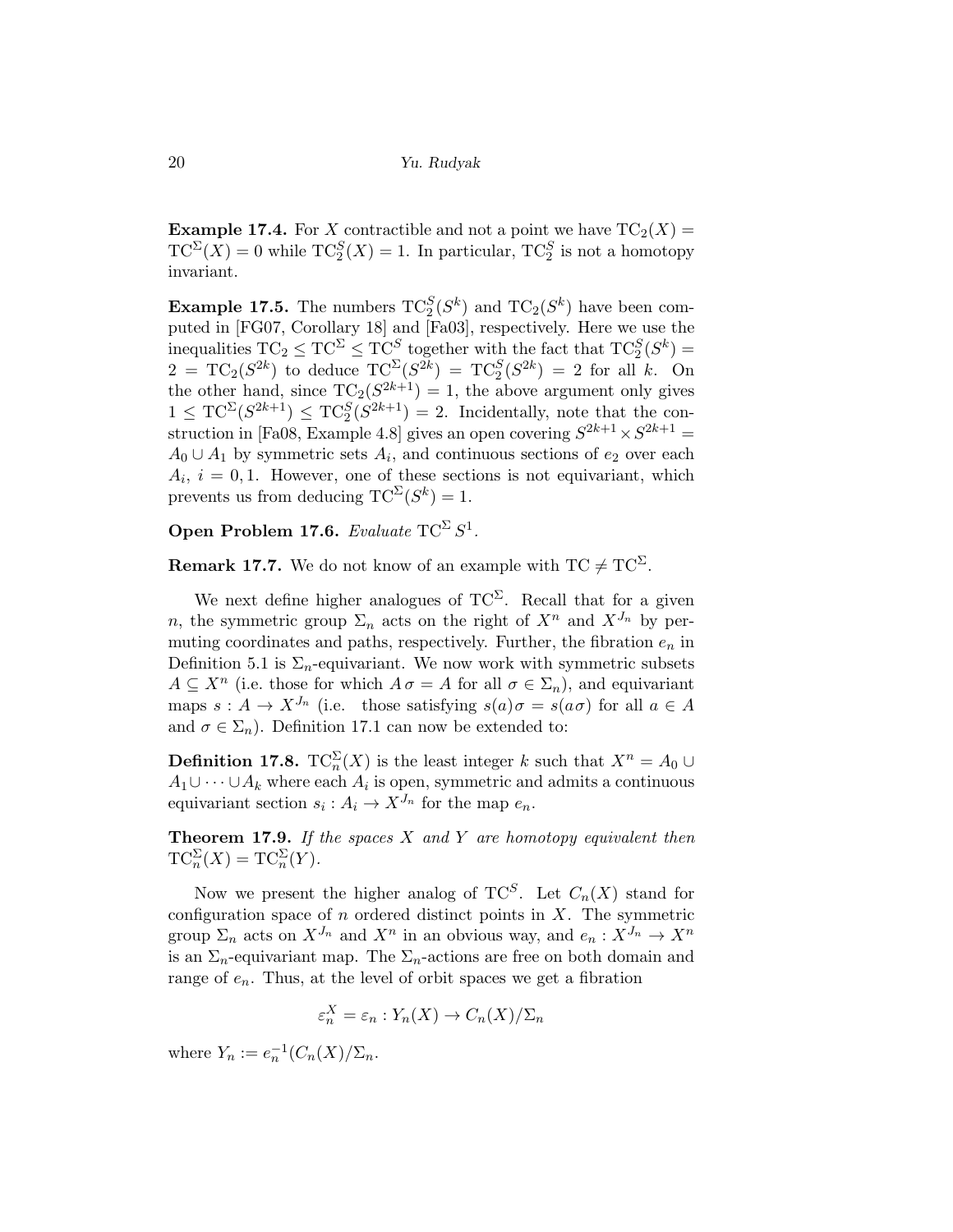**Theorem 17.10.** If  $X$  is an ENR then

$$
\operatorname{secat}(\varepsilon_n) \leq \operatorname{TC}_n^{\Sigma}(X) \leq \operatorname{secat}(\varepsilon_n) + \dots + \operatorname{secat}(\varepsilon_2) + n - 1.
$$

In view of previous inequality,  $TC_2^S(X) - 1 \leq TC^{\Sigma}(X) \leq TC_2^S(X)$ . It hints the following definition:

**Definition 17.11.** For  $n \geq 2$  set

 $TC_n^S(X) = \text{secat}(\varepsilon_n) + \cdots + \text{secat}(\varepsilon_2) + n - 1.$ 

## 18 Topological complexity in presence of group actions

When an interesting topological concept appears, people consider topological groups  $G$  and do  $G$ -equivariant ( $G$ -invariant) generalization of the concept. Topological Complexity is not an exception. I am not able to discuss here different G-versions of Topological Complexity; the interested reader is referred to the papers [BK15, CG12, LM15].

> Yuli B. Rudyak Department of Mathematics, University of Florida, 358 Little Hall, Gainesville, FL 32611-8105, USA, rudyak@ufl.edu

### References

- [BK15] Balazczhuk, Z.; Kaluba, M.: Yet another approach to equivariant topological complexity, arXiv:1603.04888
- [BGRT14] Basabe, I.; González, J.; Rudyak, Yu.; Tamaki, D.: Higher topological complexity and homotopy dimension of configuration spaces on spheres, Algebr. Geom. Topol. 14 (2014), no. 4, 21032124.
- [B37] Bassi, A.: Su alcuni nuovi invarianti della varieta topologiche, Ann. Mat. Pura. Apl. IV-16 (1937) 275–297.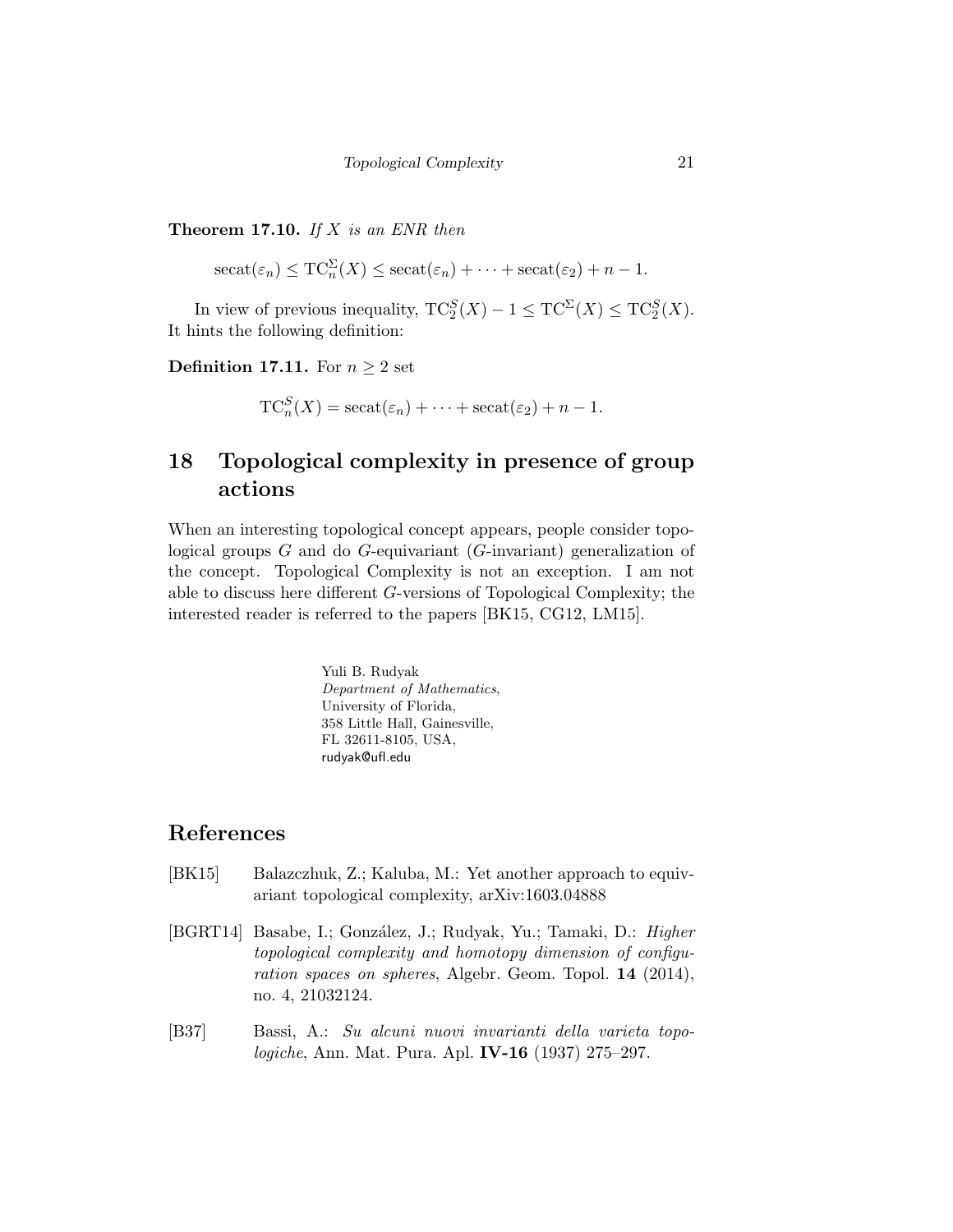- [CLOT03] Cornea, O.; Lupton, G.; Oprea, J.; Tanré, D.: Lusternik-Schnirelmann category. Mathematical Surveys and Monographs 103, American Mathematical Society, Providence, RI, 2003.
- [CG12] Colman, H.; Grant, M,: Equivariant topological complexity, Algebr. Geom. Topol. 12 (2012), no. 4, 2299–2316.
- [Do95] Dold, A.: Lectures on algebraic topology, reprint of the 1972 edition. Classics in Mathematics, Springer-Verlag, Berlin, 1995.
- [Dr14] Dranishnikov, A.: Topological complexity of wedges and covering maps, Proc. Amer. Math. Soc. 142 (2014), no. 12, 4365–4376.
- [Dr15] Dranishnikov, A.: The topological complexity and the homotopy cofiber of the diagonal map for non-orientable surfaces, arXiv:1506.06291.
- [EG57] Eilenberg, S. and Ganea, T.: On the Lusternik–Schnirelmann category of abstract groups. Ann. of Math. (2) 65 (1957), 517–518.
- [Fa03] Farber, M.: Topological complexity of motion planning, Discrete Comput. Geom. 29 (2003) 211–221.
- [Fa04] Farber, M.: Instabilities of robot motion, Topology Appl. 140 (2004) 245–266.
- [Fa06] Farber, M.: Topology of robot motion planning, In: Morse theoretic methods in nonlinear analysis and in symplectic topology, NATO Science Series II: Mathematics, Physics and Chemistry 217, 185–230, Springer, Dordrecht, 2006.
- [Fa08] Farber, M.: Invitation to topological robotics, Zurich Lectures in Advanced Mathematics, EMS, Zürich, 2008.
- [FG07] Farber, M.; Grant, M.: Symmetric motion planning, In: Topology and Robotics, Contemp. Math. 438, 85–104, Amer. Math. Soc., Providence, RI, 2007.
- [FG08] Farber, M.; Grant, M.: Robot motion planning, weights of cohomology classes, and cohomology operations, Proc. Amer. Math. Soc. 136 (2008) 3339–3349.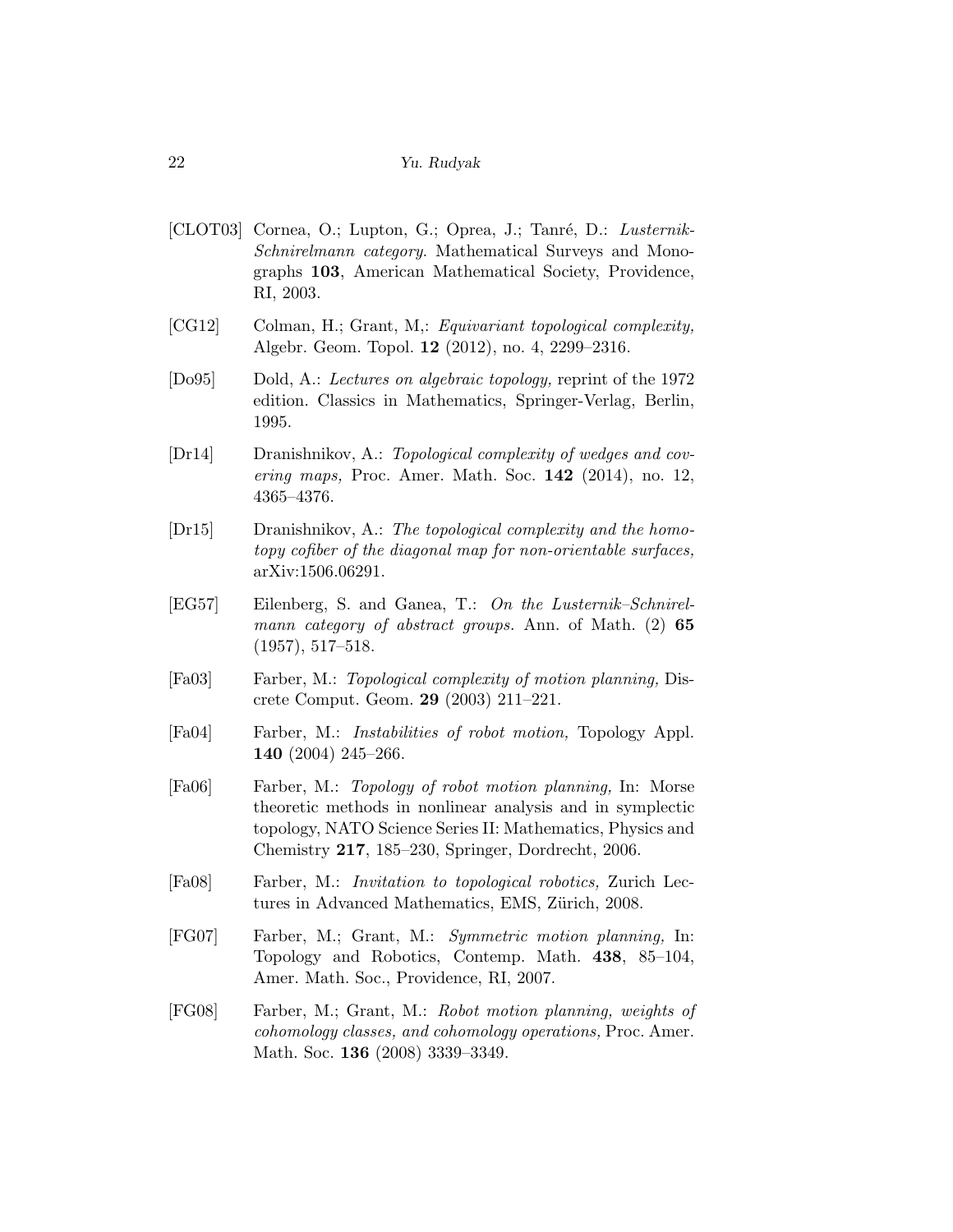- [FTY03] Farber, M.; Tabachnikov, S.; Yuzvinsky, S.: Topological robotics: motion planning in projective spaces, Int. Math. Res. Not. 34 (2003) 1853–1870.
- [FY04] Farber, M.; Yuzvinsky, S.: Topological robotics: subspace arrangements and collision free motion planning, In: Geometry, Topology, and Mathematical Physics, Amer. Math. Soc. Transl. (2) 212, 145–156, Amer. Math. Soc., Providence, RI, 2004.
- [GH59] Ganea, T.; Hilton, P.: On the decomposition of spaces in Cartesian products and unions, Proc. Cambridge Philos. Soc. 55 (1959) 248–256.
- [GGGL15] González, J.; Gutiérrez, B.; Gutiérrez, D.; Lara, A.: Motion planning in real flag manifolds, arXiv:1509.02898.
- [GLO13] Grant, M; Lupton, G ; Oprea, J.: Spaces of topological complexity one, Homology Homotopy Appl. 15 (2013), no. 2, 73–81.
- [GLO15a] Grant, M; Lupton, G ; Oprea, J. New lower bounds for the topological complexity of aspherical spaces, Topology Appl. 189 (2015), 78–91.
- [GLO15b] Grant, M; Lupton, G ; Oprea, J. A mapping theorem for topological complexity, Algebr. Geom. Topol. 15 (2015), no. 3, 16431666.
- [H02] Hatcher, A.: Algebraic topology, Cambridge University Press, Cambridge, 2002. xii+544 pp.
- [IS10] Iwase, N.; Sakai, M.: Topological complexity is a fibrewise *L-S category*, Topology Appl. **157** no. 1 (2010) 10–21.
- [IS12] Iwase, N; Sakai, Erratum to "Topological complexity is a *fibrewise L-S category*" Topology Appl. **159** (2012), no. 10-11, 2810–2813.
- [J76] Jaworowski, J.: Extensions of G-maps and Euclidean Gretracts, Math. Z. 146 (1976) 143–148.
- [KL12] Karasev, R.; Landweber, P.: *Estimating the higher symmet*ric topological complexity of spheres, Algebraic & Geometric Topology 12 (2012) 75–94.